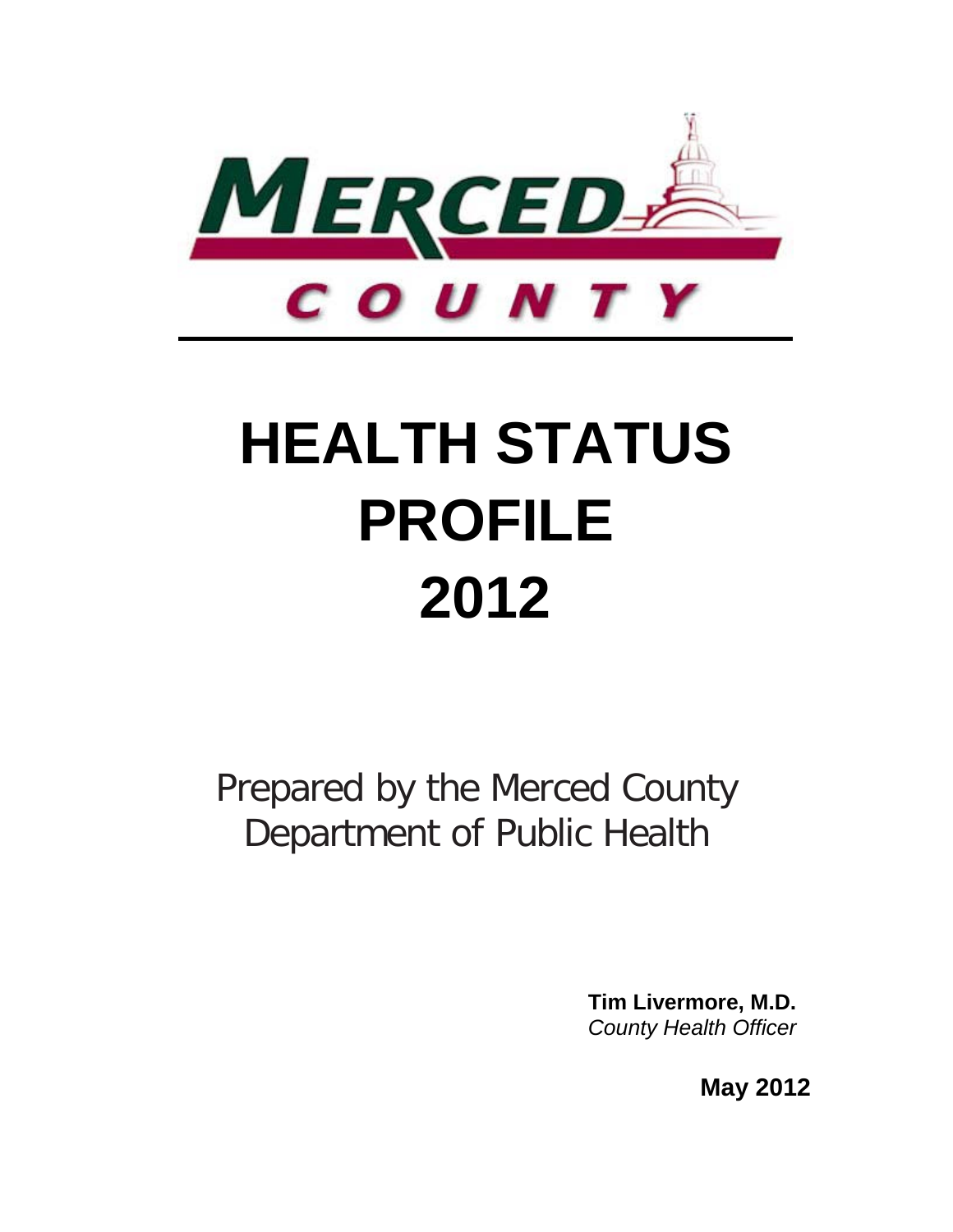# **ACKNOWLEDGEMENTS**

<span id="page-1-0"></span>The primary data sources for this report were the California Department of Public Health, Center for Health Statistics, Office of Health Information and Research, County Health Status Profiles - annual reports for the years 2008 through 2012.

Special acknowledgement is made to Kelly Rose, MPH, Epidemiologist, for preparing the charts and data summaries, and for her contributions toward the final production of the report document.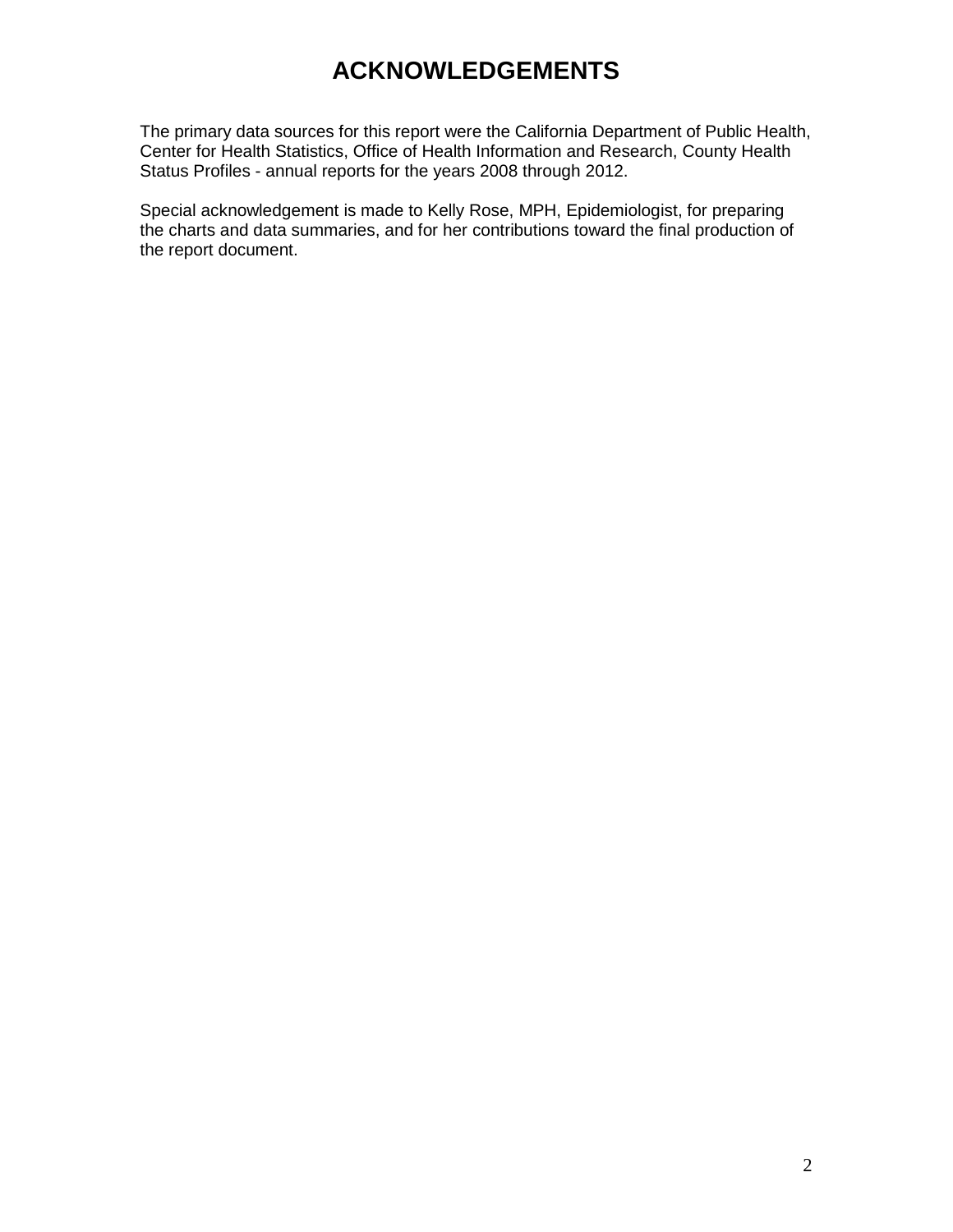# **TABLE OF CONTENTS**

<span id="page-2-0"></span>

| DEATHS DUE TO CEREBROVASCULAR DISEASE (STROKE) 2004-2010 15    |  |
|----------------------------------------------------------------|--|
|                                                                |  |
| DEATHS DUE TO CHRONIC LOWER RESPIRATORY DISEASE 2004-2010 17   |  |
| DEATHS DUE TO CHRONIC LIVER DISEASE AND CIRRHOSIS 2004-2010 18 |  |
|                                                                |  |
| DEATHS DUE TO MOTOR VEHICLE TRAFFIC CRASHES 2004-2010  20      |  |
|                                                                |  |
|                                                                |  |
|                                                                |  |
|                                                                |  |
|                                                                |  |
|                                                                |  |
|                                                                |  |
|                                                                |  |
|                                                                |  |
|                                                                |  |
|                                                                |  |
|                                                                |  |
|                                                                |  |
| BIRTHS TO ADOLESCENT MOTHERS, 15 TO 19 YEARS OLD 2004-2010 34  |  |
| LATE OR NO PRENATAL CARE DURING PREGNANCY 2004-2010  35        |  |
| "ADEQUATE/ADEQUATE PLUS" PRENATAL CARE DURING PREGNANCY 2004-  |  |
|                                                                |  |
|                                                                |  |
|                                                                |  |
|                                                                |  |
|                                                                |  |
|                                                                |  |
|                                                                |  |
|                                                                |  |
|                                                                |  |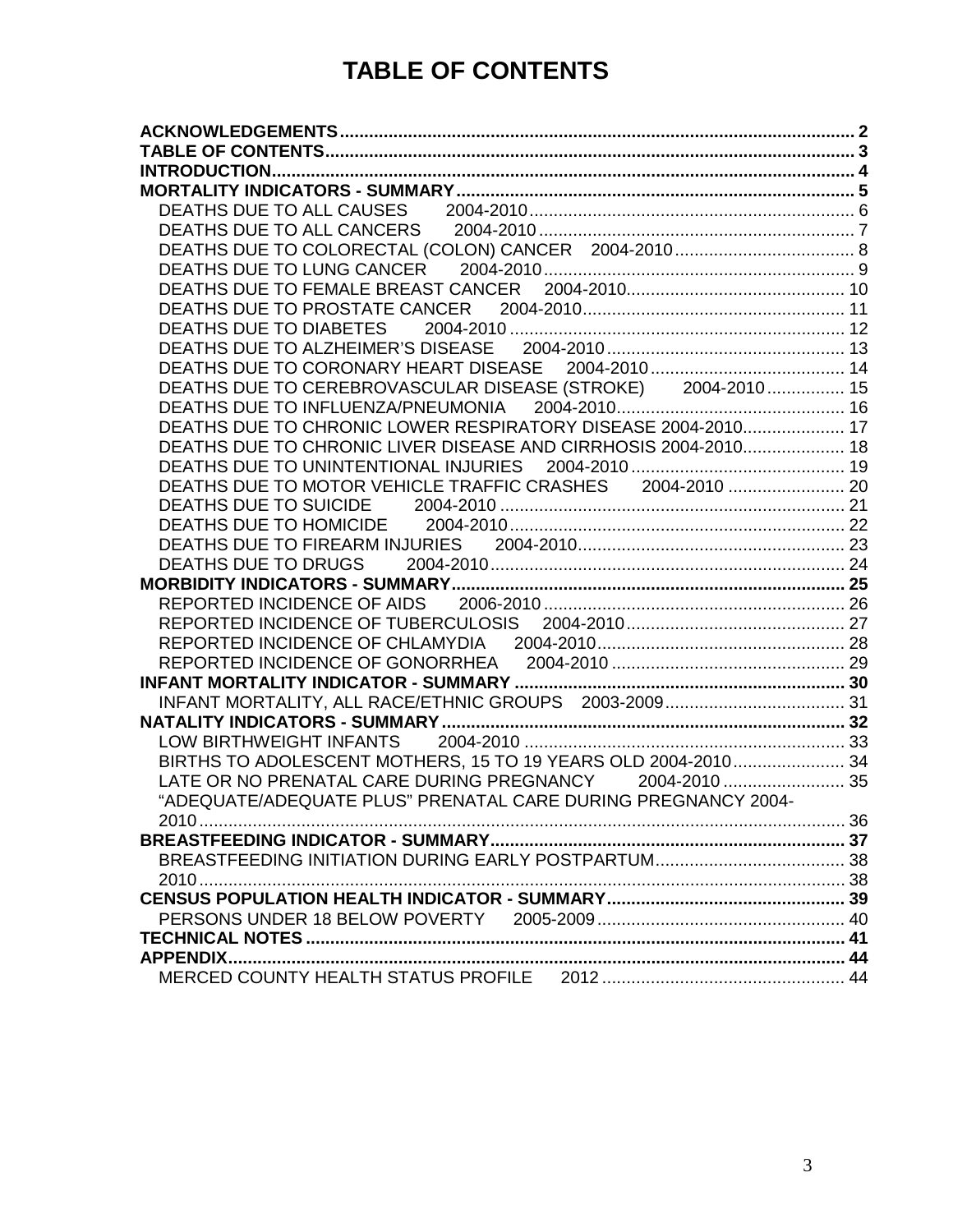# **INTRODUCTION**

<span id="page-3-0"></span>This *Merced County Health Status Profile - 2012* report presents public health data that can be directly compared with clearly established benchmarks, such as national and state standards, and county-level populations of similar composition. In addition, it provides some trend related data by both indicator measurement levels and by ranking position among the 58 counties that comprise the state of California. The Appendix (page 44) provides the most recent (based on 2008-2010 data; 2007-2009 for infant mortality) comparison table of Merced County's rates/percentages for selected health indicators, the target rates established for Healthy People 2010 National Objectives, and the California and United States rates where available.

This report contains vital statistics and morbidity information that show the population, number of events, crude rates, and age-adjusted death rates (when applicable) or percentages by county and state for selected health indicator. The general format for each selected indicator is to 1) use a bar chart to provide a side-by-side comparison between Merced County and the State of California for each available three-year average time period, 2) indicate the Healthy People 2010 National Objective on the chart (if one has been established), 3) indicate the ranking position received by Merced County (from  $1<sup>st</sup>$  to 58<sup>th</sup> out of 58 total counties) for each available three-year average time period, and 4) provide narrative highlights specific to each of the selected indicators.

Estimated rates and percentages that are categorized as unreliable (relative standard error ≥23 percent) are marked in the Appendix with an asterisk (\*). Rates, percentages, and confidence limits not calculated for zero events are shown as dashes (-).

Data limitations and qualifications are provided in the Technical Notes (pages 41 to 43) to assist the reader with interpretation and comparison of these Merced County specific data and for other county and state level comparison data.

To access electronic copies of this report and other Merced County related public health reports, visit the Merced County Department of Public Health site on the Internet at: <http://www.co.merced.ca.us/index.aspx?nid=82>

If you have questions about this report, please write or phone:

Merced County Department of Public Health 260 E. 15th Street Merced, CA 95341 (209) 381-1200 (209) 381-1215 (FAX)

Suggested Citation:

Merced County Department of Public Health, *County Health Status Profile 2012,* May 2012.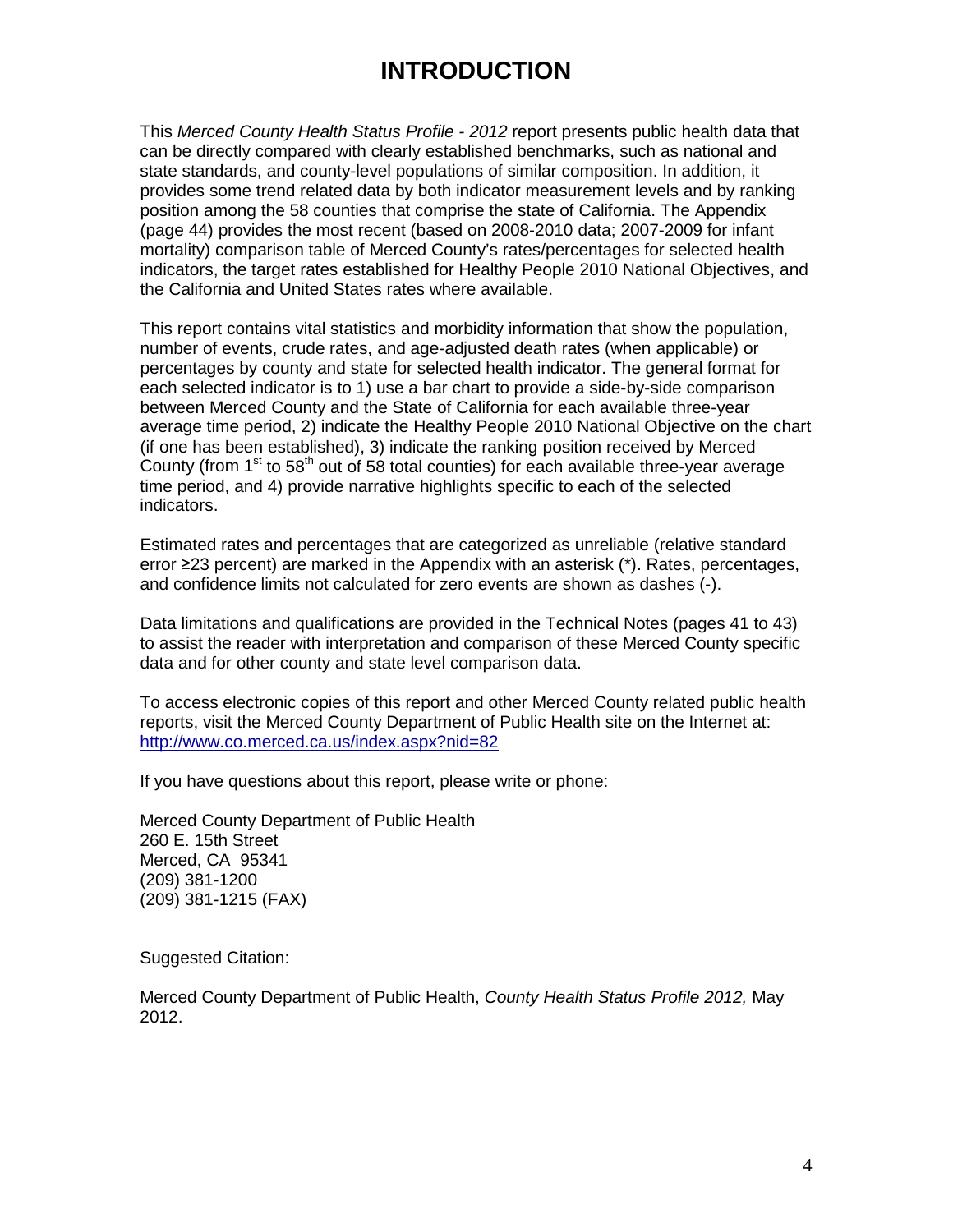# <span id="page-4-0"></span>MORTALITY INDICATORS - SUMMARY

- The 5 leading causes of death in Merced County are:  $(1<sup>st</sup>)$  all cancers,  $(2<sup>nd</sup>)$  coronary heart disease,  $(3^{rd})$  accidents (unintentional injuries),  $(4^{th})$  cerebrovascular disease (stroke), and  $(5<sup>th</sup>)$  chronic lower respiratory disease.
- Merced County mortality rates in 2008-2010 were among the **worst** out of 58 counties in California for the following indicators:
	- All causes (40<sup>th</sup>), motor vehicle traffic crashes (40<sup>th</sup>), colorectal cancer (45<sup>th</sup>), diabetes (50<sup>th</sup>), cerebrovascular disease (51<sup>st</sup>), homicide (55<sup>th</sup>), coronary heart disease  $(55<sup>th</sup>)$ .
- Merced County mortality rate in 2008-2010 was among the **best** out of 58 counties in California for the following indicator:
	- Female breast cancer  $(9<sup>th</sup>)$ .
- 14 out of 19 mortality indicators contained a Healthy 2010 National Objective.
	- Merced County *met* 6 Healthy People 2010 National Objectives in 2008- 2010: deaths from *all cancers, lung cancer, female breast cancer, prostate cancer, coronary heart disease,* and *cerebrovascular disease (stroke)*.
- When compared to the State of California, the 2008-2010 age-adjusted mortality rates in Merced County were **significantly higher** for the following indicators:
	- **All causes** (715.4 per 100,000 population) were 12.3 percent higher than the rate for the State of California (632.7 per 100,000 population).
	- **Coronary heart disease** (152.9 per 100,000 population) was 22.8 percent higher than the rate for the State of California (121.6 per 100,000 population).
	- **Unintentional injuries** (40.4 per 100,000 population) were 39.4 percent higher than the rate for the State of California (27.1 per 100,000 population).
	- **Motor vehicle traffic crashes** (13.4 per 100,000 population) were 51.6 percent higher than the rate for the State of California (7.9 per 100,000 population).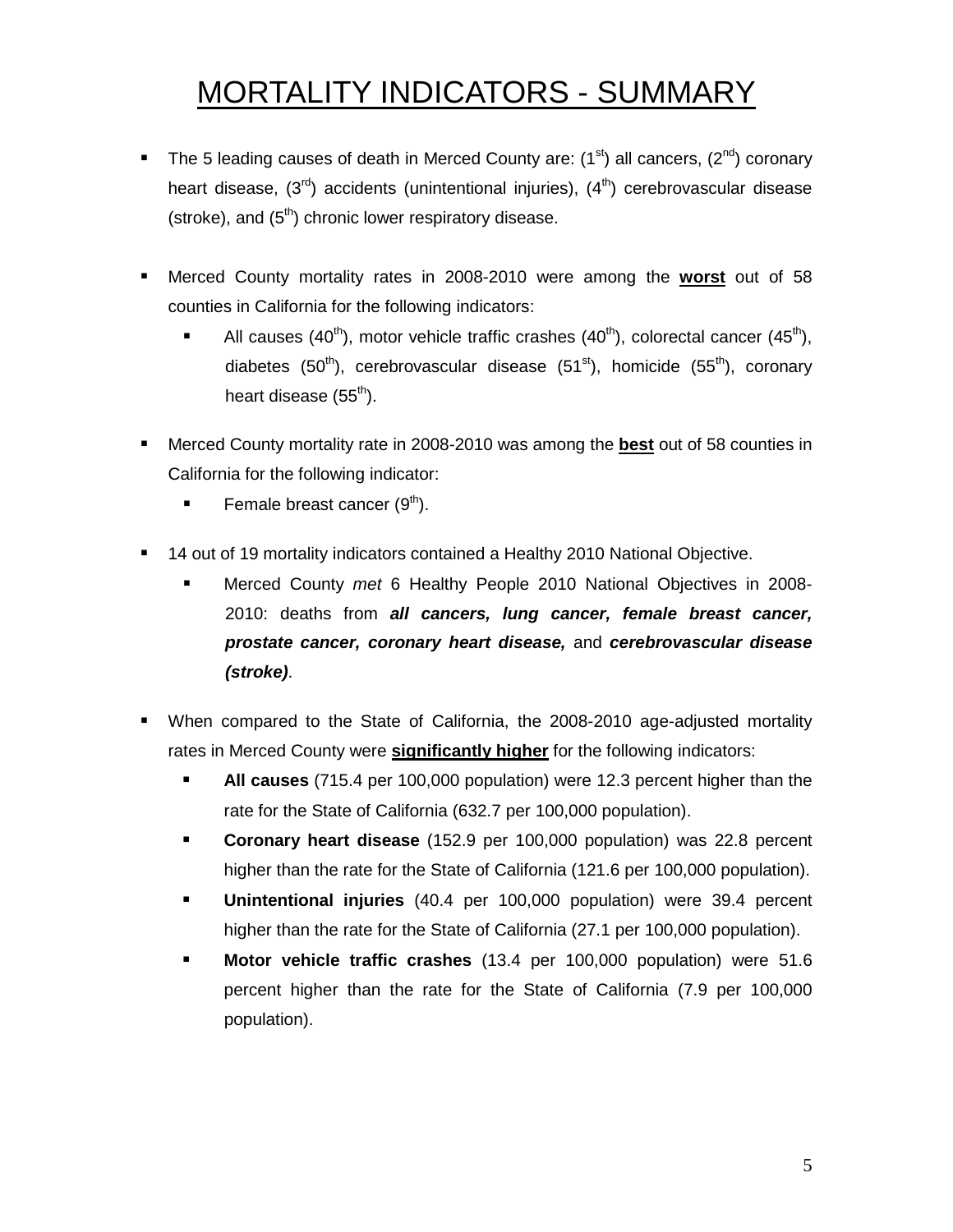<span id="page-5-0"></span>

- The three-year average number of deaths from all causes in Merced County from 2008 to 2010 was 1,462.7 or approximately one death for every 183 persons.
- The age-adjusted mortality rate from all causes in Merced County for the threeyear period from 2008 to 2010 was 715.4 per 100,000 population.
- The 2008-2010 age-adjusted mortality rate decreased 7.2 percent from the 2005- 2007 rate of 771.1 per 100,000 population.
- The 2008-2010 age-adjusted mortality rate in Merced County was ranked  $40<sup>th</sup>$  out of 58 counties.
- **Note:** Counties were ranked from the lowest mortality rate (1<sup>st</sup>) to the highest mortality rate (58<sup>th</sup>).

#### **DATA SOURCE**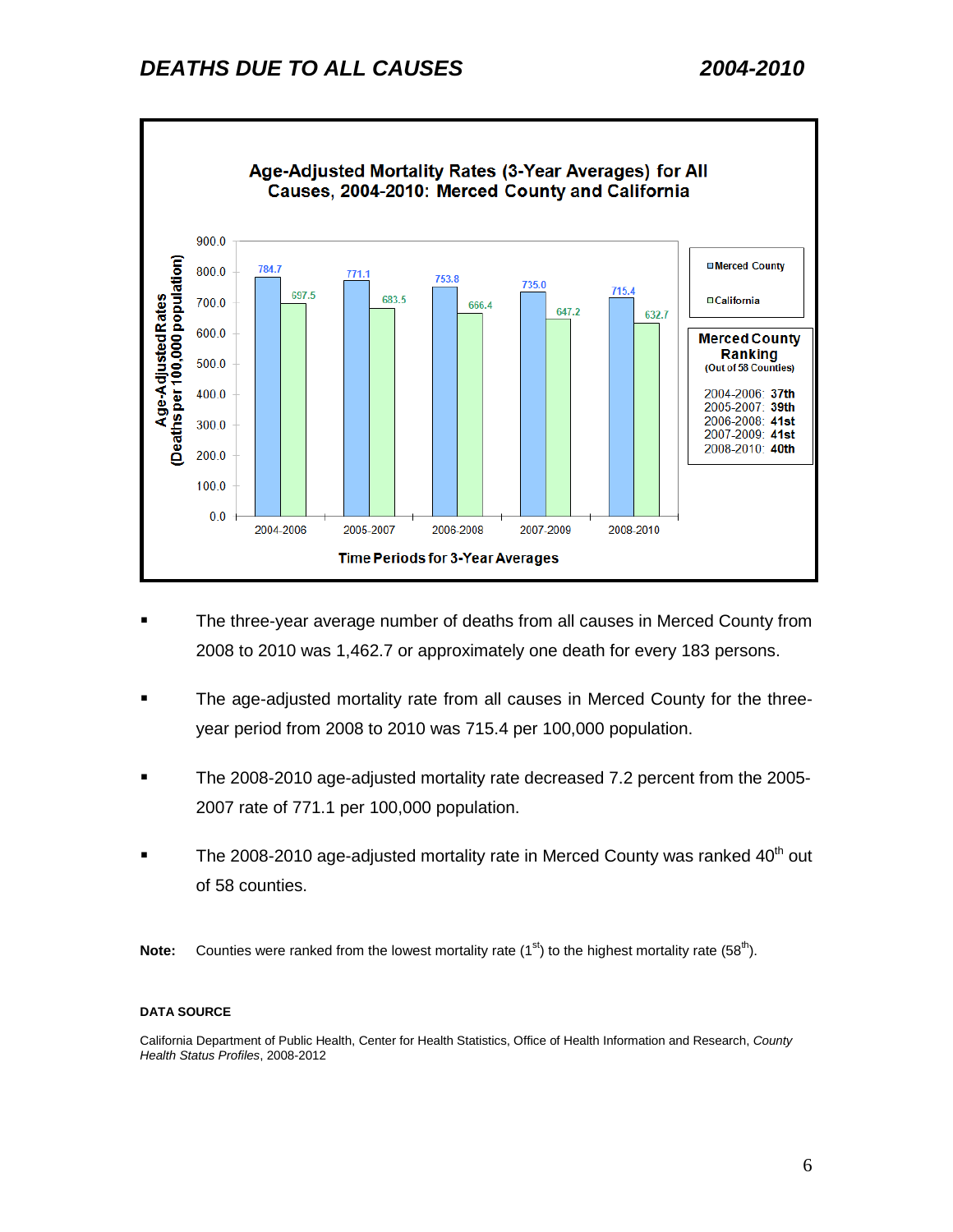<span id="page-6-0"></span>

- The three-year average number of deaths from all cancers in Merced County from 2008 to 2010 was 313.0 or approximately one death for every 855 persons.
- The age-adjusted mortality rate from all cancers in Merced County for the threeyear period from 2008 to 2010 was 155.6 per 100,000 population.
- The 2008-2010 age-adjusted mortality rate decreased 5.6 percent from the 2005- 2007 rate of 164.8 per 100,000 population.
- The 2008 to 2010 age-adjusted mortality rate in Merced County was ranked 31 $\mathrm{^{st}}$ out of 58 counties.
- Merced County *met* the Healthy People 2010 National Objective of no more than 158.6 age-adjusted deaths due to all cancers per 100,000 population.

#### **DATA SOURCE**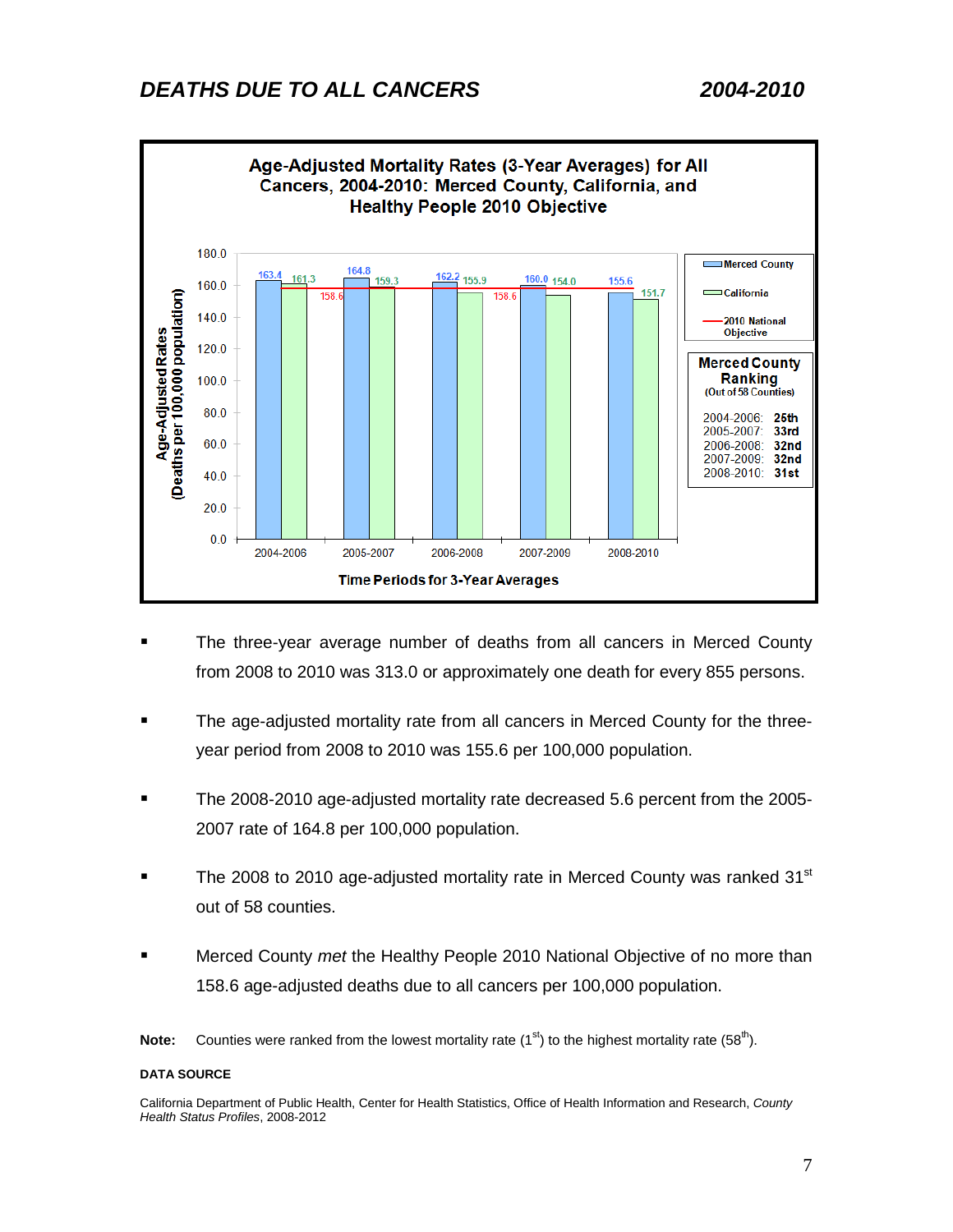<span id="page-7-0"></span>

- The three-year average number of deaths from colorectal (colon) cancer in Merced County from 2008 to 2010 was 31.7 or approximately one death for every 8,454 persons.
- The age-adjusted mortality rate from colorectal (colon) cancer in Merced County for the three-year period from 2008 to 2010 was 15.9 per 100,000 population.
- The 2008-2010 age-adjusted mortality rate increased 20.6 percent from the 2005-2007 rate of 13.2 per 100,000 population.
- The 2008 to 2010 age-adjusted mortality rate in Merced County was ranked  $45<sup>m</sup>$ out of 58 counties.
- Merced County did *not* meet the Healthy People 2010 National Objective of no more than 13.7 age-adjusted deaths due to colorectal (colon) cancer per 100,000 population.

#### **DATA SOURCE**

California Department of Public Health, Center for Health Statistics, Office of Health Information and Research, *County Health Status Profiles*, 2008-2012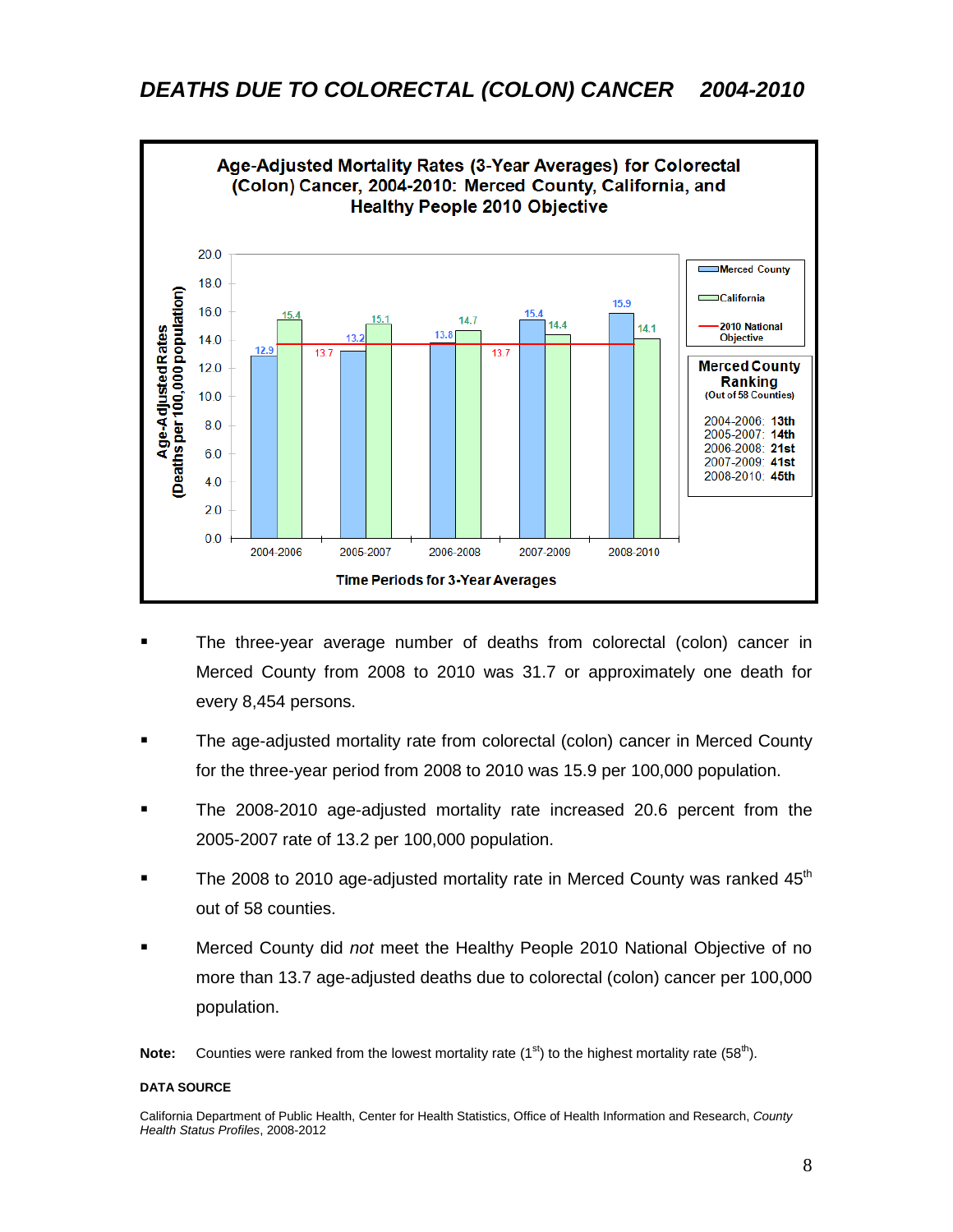<span id="page-8-0"></span>

- The three-year average number of deaths from lung cancer in Merced County from 2008 to 2010 was 85.7 or approximately one death for every 3,125 persons.
- The age-adjusted mortality rate from lung cancer in Merced County for the threeyear period from 2008 to 2010 was 43.3 per 100,000 population.
- The 2008-2010 age-adjusted mortality rate decreased 10.1 percent from the 2005-2007 rate of 48.2 per 100,000 population.
- The 2008-2010 age-adjusted mortality rate in Merced County was ranked  $37<sup>th</sup>$  out of 58 counties.
- Merced County *met* the Healthy People 2010 National Objective of no more than 43.3 age-adjusted deaths due to lung cancer per 100,000 population.

#### **DATA SOURCE**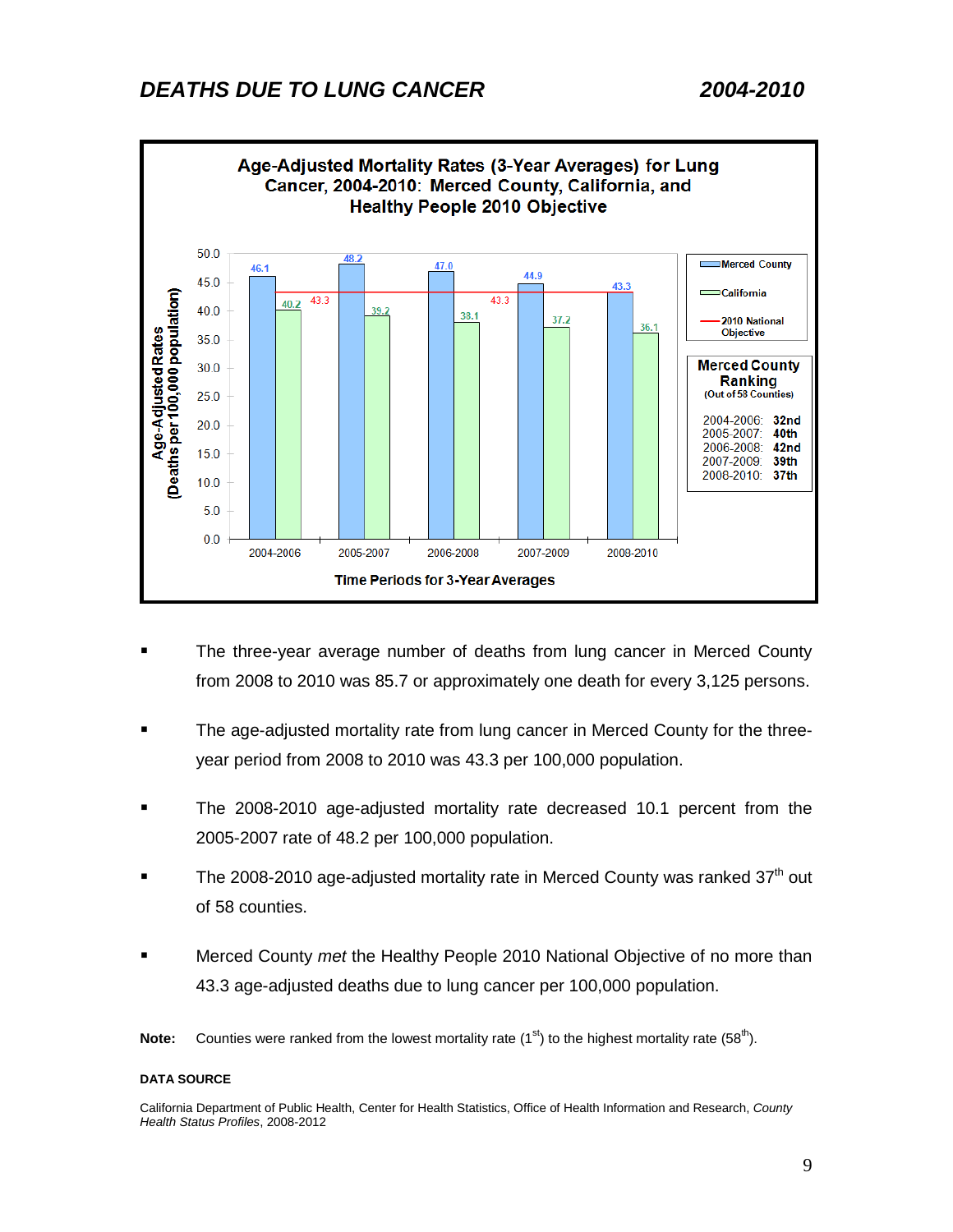<span id="page-9-0"></span>

- The three-year average number of deaths from female breast cancer in Merced County from 2008 to 2010 was 17.7 or approximately one death for every 7,516 females.
- The age-adjusted mortality rate from female breast cancer in Merced County for the three-year period from 2008 to 2010 was 15.6 per 100,000 population.
- The 2008-2010 age-adjusted mortality rate decreased 35.7 percent from the 2005-2007 rate of 24.2 per 100,000 population.
- The 2008-2010 age-adjusted mortality rate in Merced County was ranked  $9<sup>th</sup>$  out of 58 counties.
- Merced County *met* the Healthy People 2010 National Objective of no more than 21.3 age-adjusted deaths due to female breast cancer per 100,000 population.
- **Note:** Counties were ranked from the lowest mortality rate  $(1^{st})$  to the highest mortality rate  $(58<sup>th</sup>)$ .

#### **DATA SOURCE**

California Department of Public Health, Center for Health Statistics, Office of Health Information and Research, *County Health Status Profiles*, 2008-2012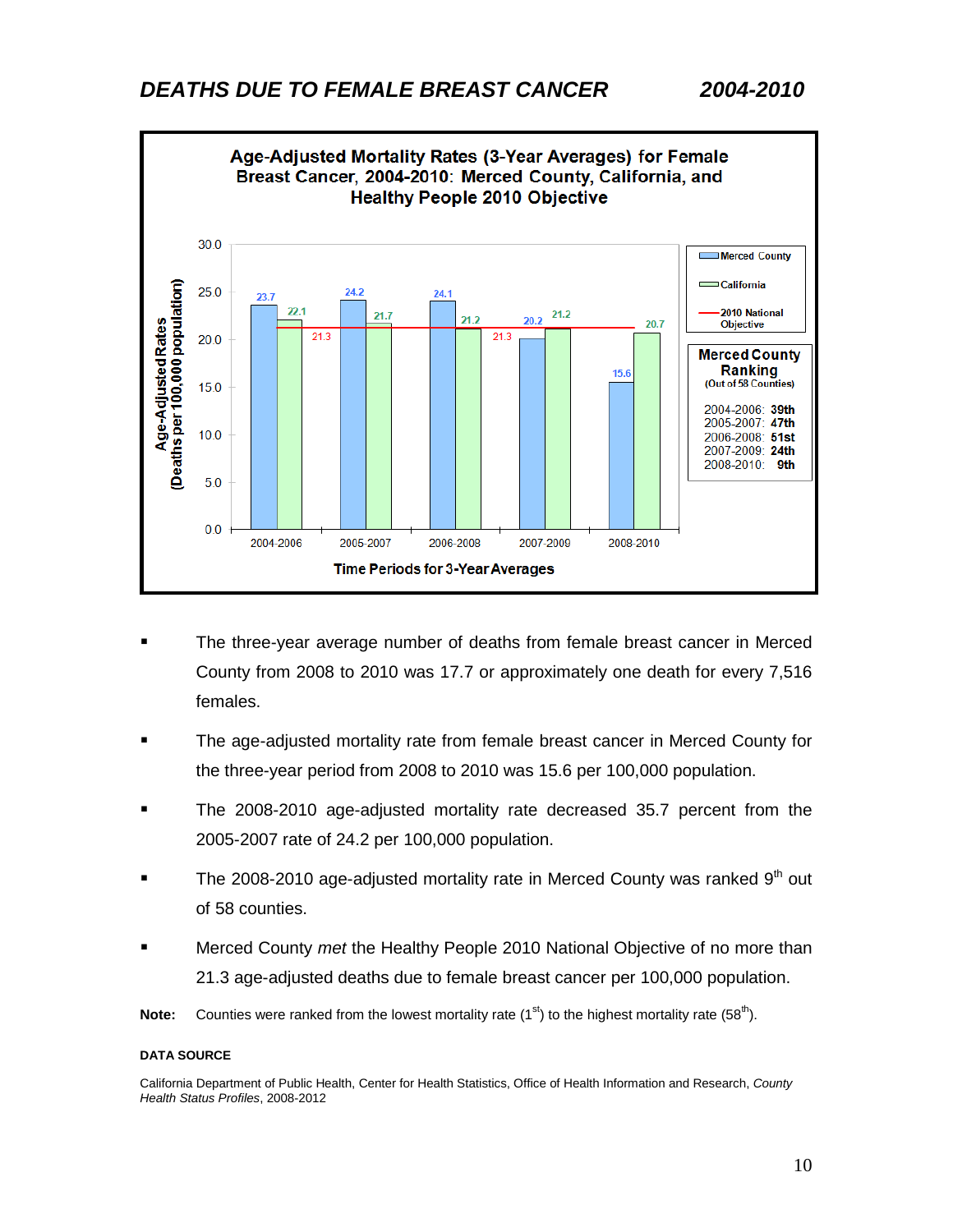<span id="page-10-0"></span>

- The three-year average number of deaths from prostate cancer in Merced County from 2008 to 2010 was 15.7 or approximately one death for every 8,612 males.
- The age-adjusted mortality rate from prostate cancer in Merced County for the three-year period from 2008 to 2010 was 20.1 per 100,000 population.
- The 2008-2010 age-adjusted mortality rate decreased 9.3 percent from the 2005- 2007 rate of 22.2 per 100,000 population.
- The 2008-2010 age-adjusted mortality rate in Merced County was ranked 25<sup>th</sup> out of 58 counties.
- Merced County *met* the Healthy People 2010 National Objective of no more than 28.2 age-adjusted deaths due to prostate cancer per 100,000 population.
- **Note:** Counties were ranked from the lowest mortality rate  $(1^{st})$  to the highest mortality rate  $(58<sup>th</sup>)$ .

#### **DATA SOURCE**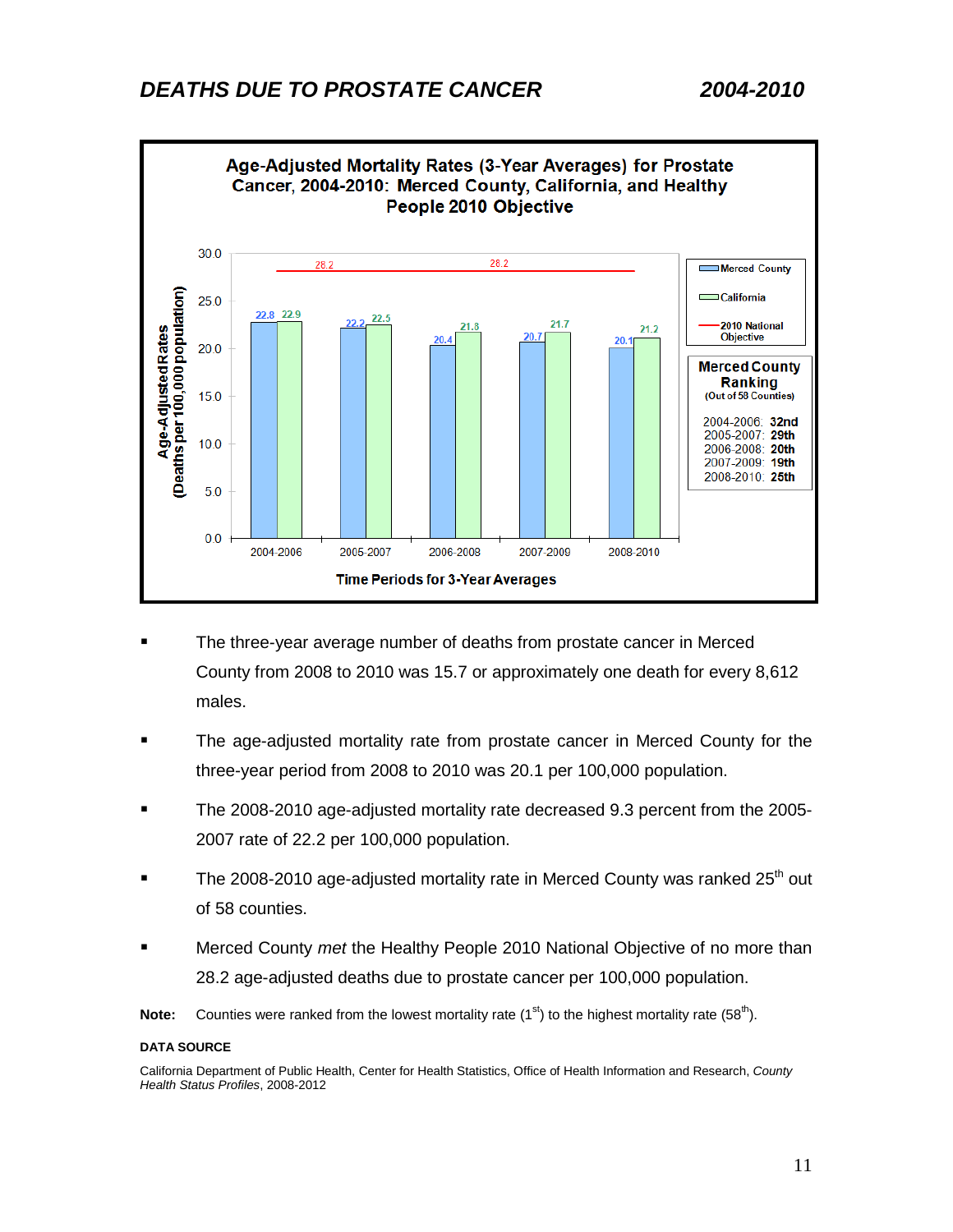<span id="page-11-0"></span>

- The three-year average number of deaths from diabetes in Merced County from 2008 to 2010 was 48.0 or approximately one death for every 5,577 persons.
- The age-adjusted mortality rate from diabetes in Merced County for the threeyear period from 2008 to 2010 was 24.3 per 100,000 population.
- The 2008-2010 age-adjusted mortality rate decreased 14.1 percent from the 2005-2007 rate of 28.3 per 100,000 population.
- The 2008-2010 age-adjusted mortality rate in Merced County was ranked  $50<sup>th</sup>$  out of 58 counties.

#### **DATA SOURCE**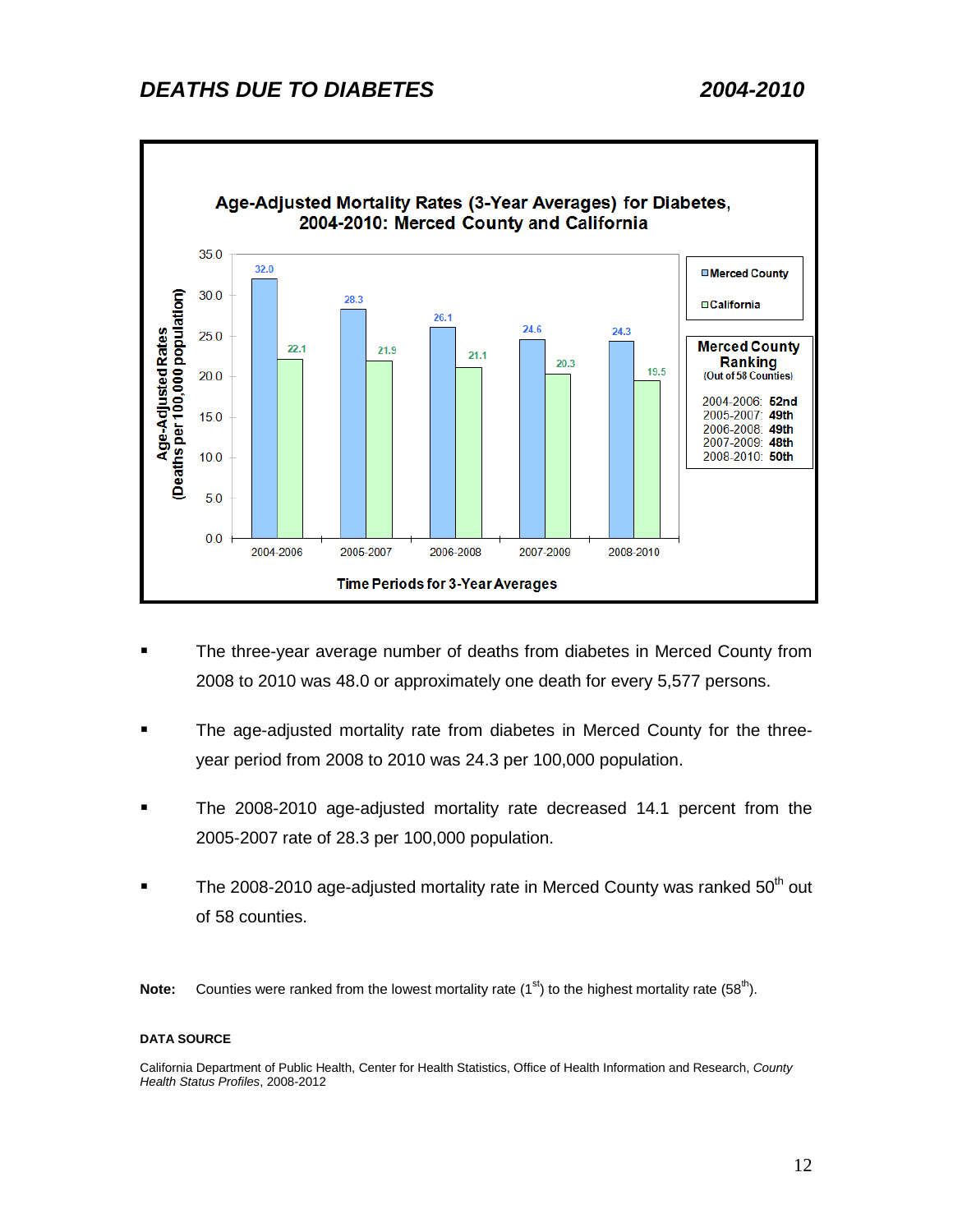<span id="page-12-0"></span>

2007-2009

2008-2010



2006-2008

**Time Periods for 3-Year Averages** 

- The age-adjusted mortality rate from Alzheimer's disease in Merced County for the three-year period from 2008 to 2010 was 22.3 per 100,000 population.
- The 2008-2010 age-adjusted mortality rate increased 28.4 percent from the 2005-2007 rate of 17.4 per 100,000 population.
- The 2008-2010 age-adjusted mortality rate in Merced County was ranked 27<sup>th</sup> out of 58 counties.

**Note:** Counties were ranked from the lowest mortality rate  $(1^{st})$  to the highest mortality rate  $(58^{th})$ .

#### **DATA SOURCE**

Age-AdjustedRates<br>(Deaths per 100,000 population)

 $10.0$ 

5.0

 $0.0$ 

2004-2006

2005-2007

California Department of Public Health, Center for Health Statistics, Office of Health Information and Research, *County Health Status Profiles*, 2008-2012

2007-2009: 26th 2008-2010: 27th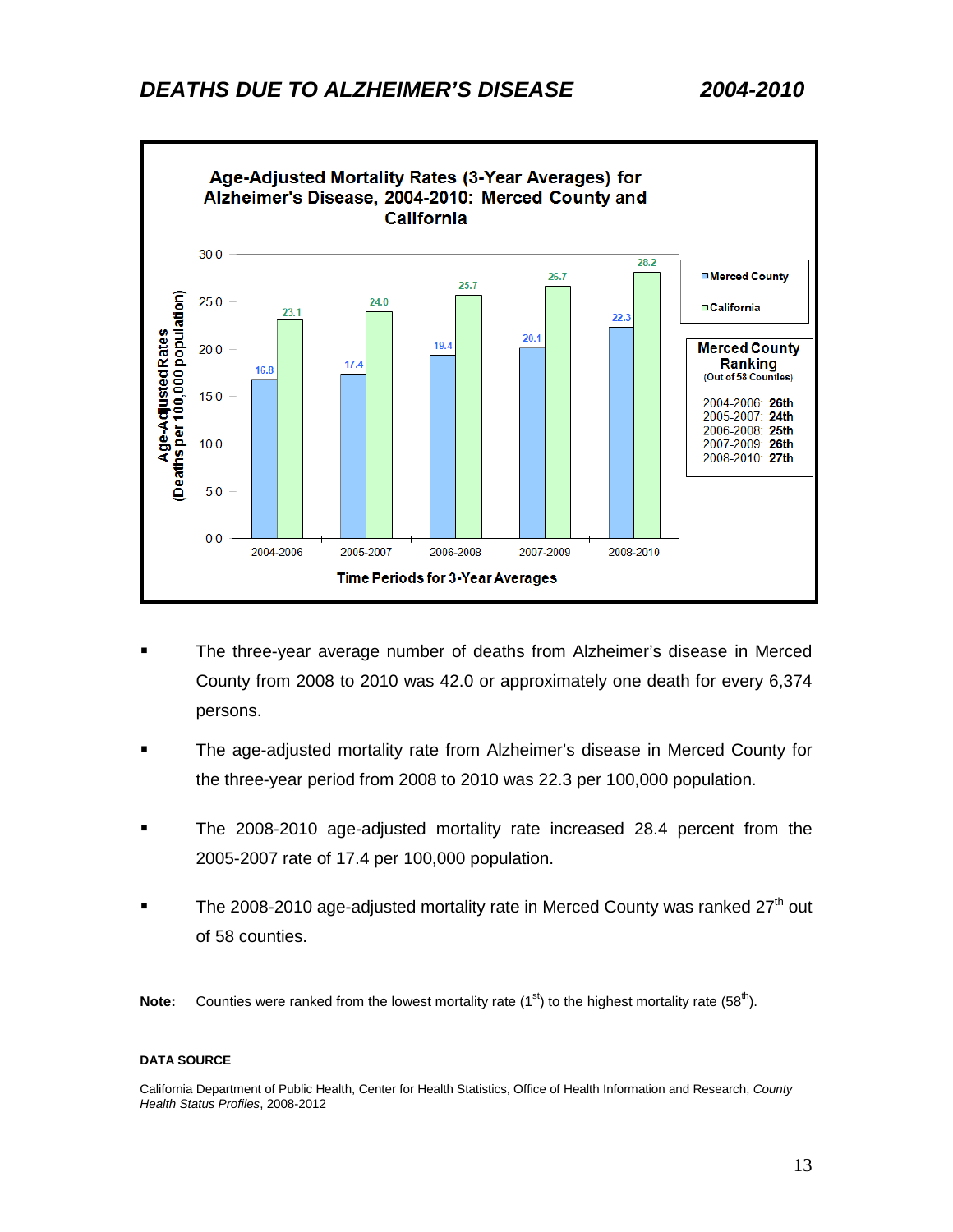<span id="page-13-0"></span>

- The three-year average number of deaths from coronary heart disease in Merced County from 2008 to 2010 was 300.0 or approximately one death for every 892 persons.
- The age-adjusted mortality rate from coronary heart disease in Merced County for the three-year period from 2008 to 2010 was 152.9 per 100,000 population.
- The 2008-2010 age-adjusted mortality rate decreased 10.4 percent from the 2005-2007 rate of 170.6 per 100,000 population.
- The 2008-20010 age-adjusted mortality rate in Merced County was ranked  $55<sup>m</sup>$ out of 58 counties.
- Merced County *met* the Healthy People 2010 National Objective of no more than 162.0 age-adjusted deaths due to coronary heart disease per 100,000 population.

#### **DATA SOURCE**

California Department of Public Health, Center for Health Statistics, Office of Health Information and Research, *County Health Status Profiles*, 2008-2012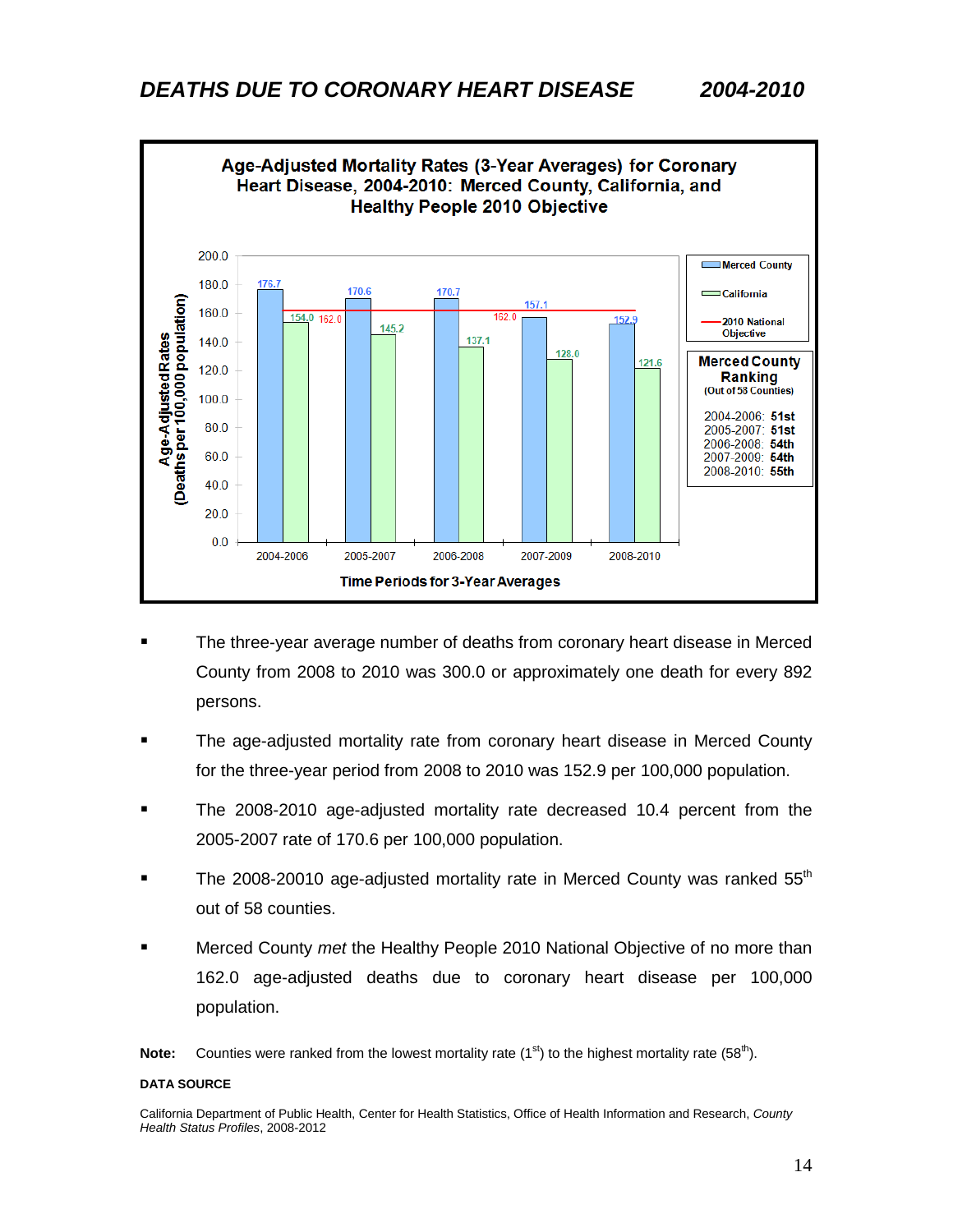# <span id="page-14-0"></span>*DEATHS DUE TO CEREBROVASCULAR DISEASE (STROKE) 2004-2010*



- The three-year average number of deaths from cerebrovascular disease (stroke) in Merced County from 2008 to 2010 was 90.7 or approximately one death for every 2,953 persons.
- The age-adjusted mortality rate from stroke in Merced County for the three-year period from 2008 to 2010 was 46.5 per 100,000 population.
- The 2008-2010 age-adjusted mortality rate decreased 20.3 percent from the 2005-2007 rate of 58.4 per 100,000 population.
- The 2008-2010 age-adjusted mortality rate in Merced County was ranked  $51<sup>st</sup>$  out of 58 counties.
- Merced County *met* the Healthy People 2010 National Objective of no more than 50.0 age-adjusted deaths due to stroke per 100,000 population.

**Note:** Counties were ranked from the lowest mortality rate  $(1^{st})$  to the highest mortality rate  $(58^{th})$ .

#### **DATA SOURCE**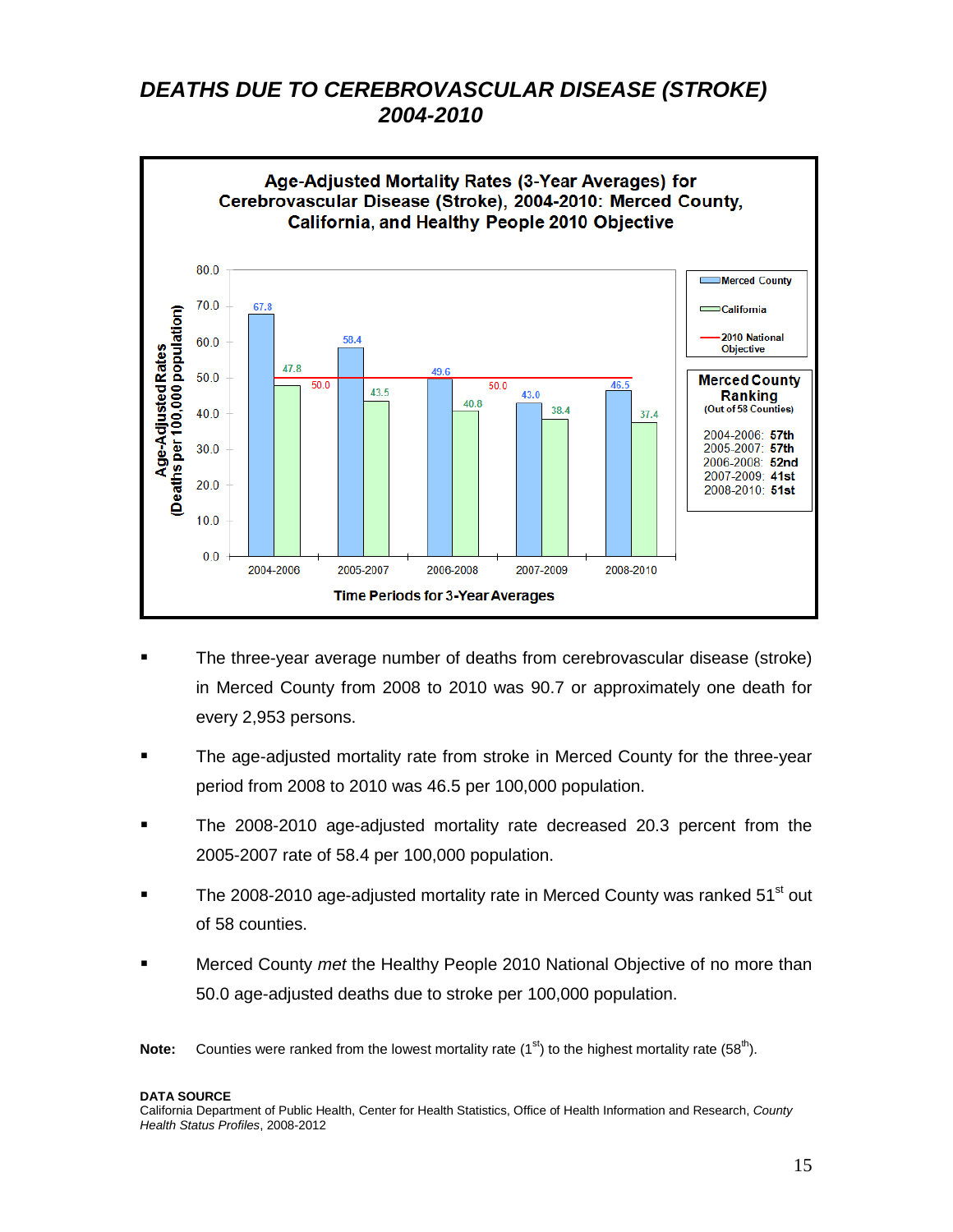<span id="page-15-0"></span>

- The three-year average number of deaths from influenza/pneumonia in Merced County from 2008 to 2010 was 35.0 or approximately one death for every 7,649 persons.
- The age-adjusted mortality rate from influenza/pneumonia in Merced County for the three-year period from 2008 to 2010 was 17.5 per 100,000 population.
- The 2008-2010 age-adjusted mortality rate increased 15.8 percent from the 2005-2007 rate of 15.1 per 100,000 population.
- The 2008-2010 age-adjusted mortality rate in Merced County was ranked  $38<sup>th</sup>$  out of 58 counties.

#### **DATA SOURCE**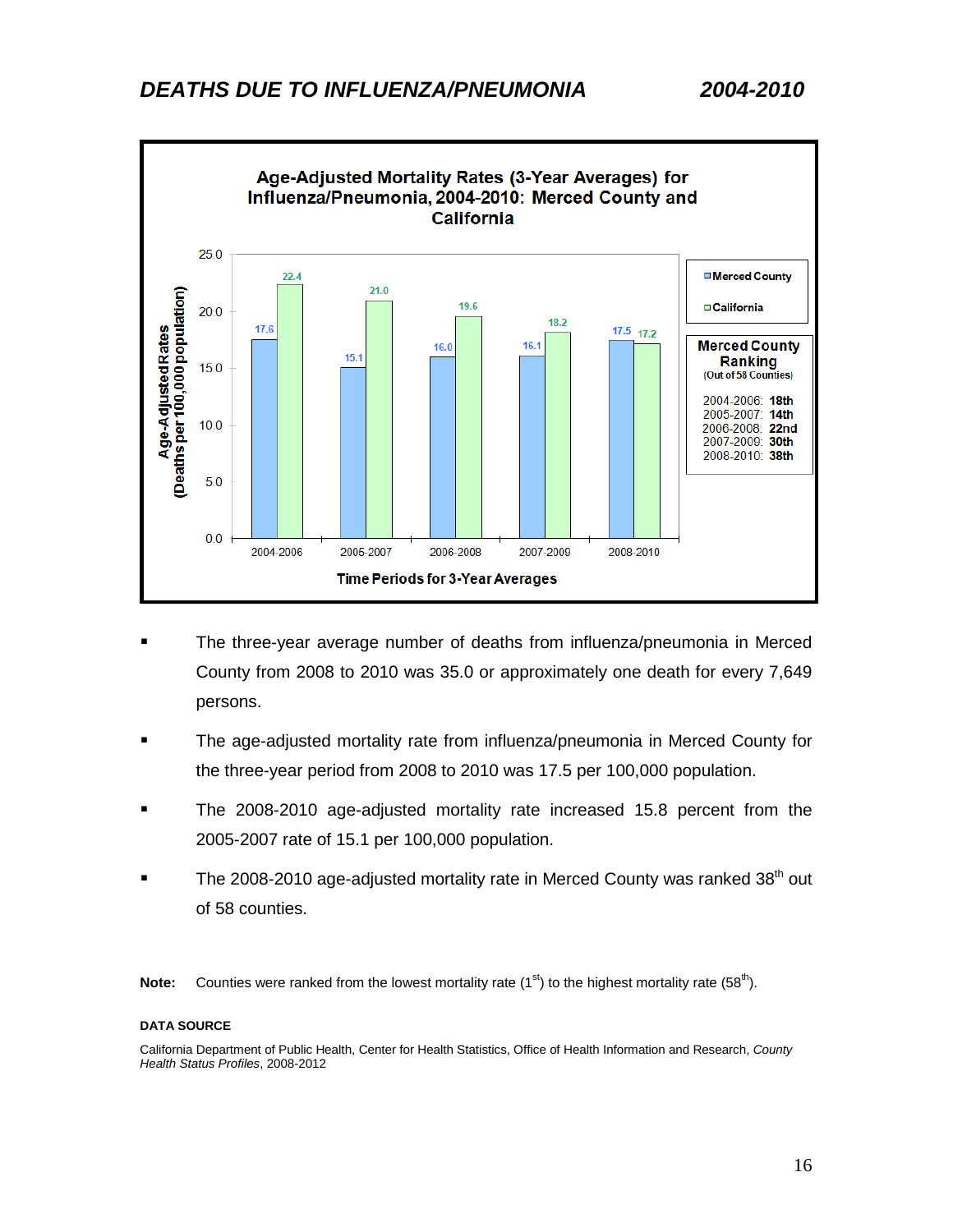# <span id="page-16-0"></span>*DEATHS DUE TO CHRONIC LOWER RESPIRATORY DISEASE 2004-2010*



- The three-year average number of deaths from chronic lower respiratory disease in Merced County from 2008 to 2010 was 87.0 or approximately one death for every 3,077 persons.
- The age-adjusted mortality rate from chronic lower respiratory disease in Merced County for the three-year period from 2008 to 2010 was 44.9 per 100,000 population.
- The 2008-2010 age-adjusted mortality rate decreased 4.7 percent from the 2005- 2007 rate of 47.1 per 100,000 population.
- The 2008-2010 age-adjusted mortality rate in Merced County was ranked  $36<sup>th</sup>$  out of 58 counties.

**Note:** Counties were ranked from the lowest mortality rate (1<sup>st</sup>) to the highest mortality rate (58<sup>th</sup>).

#### **DATA SOURCE**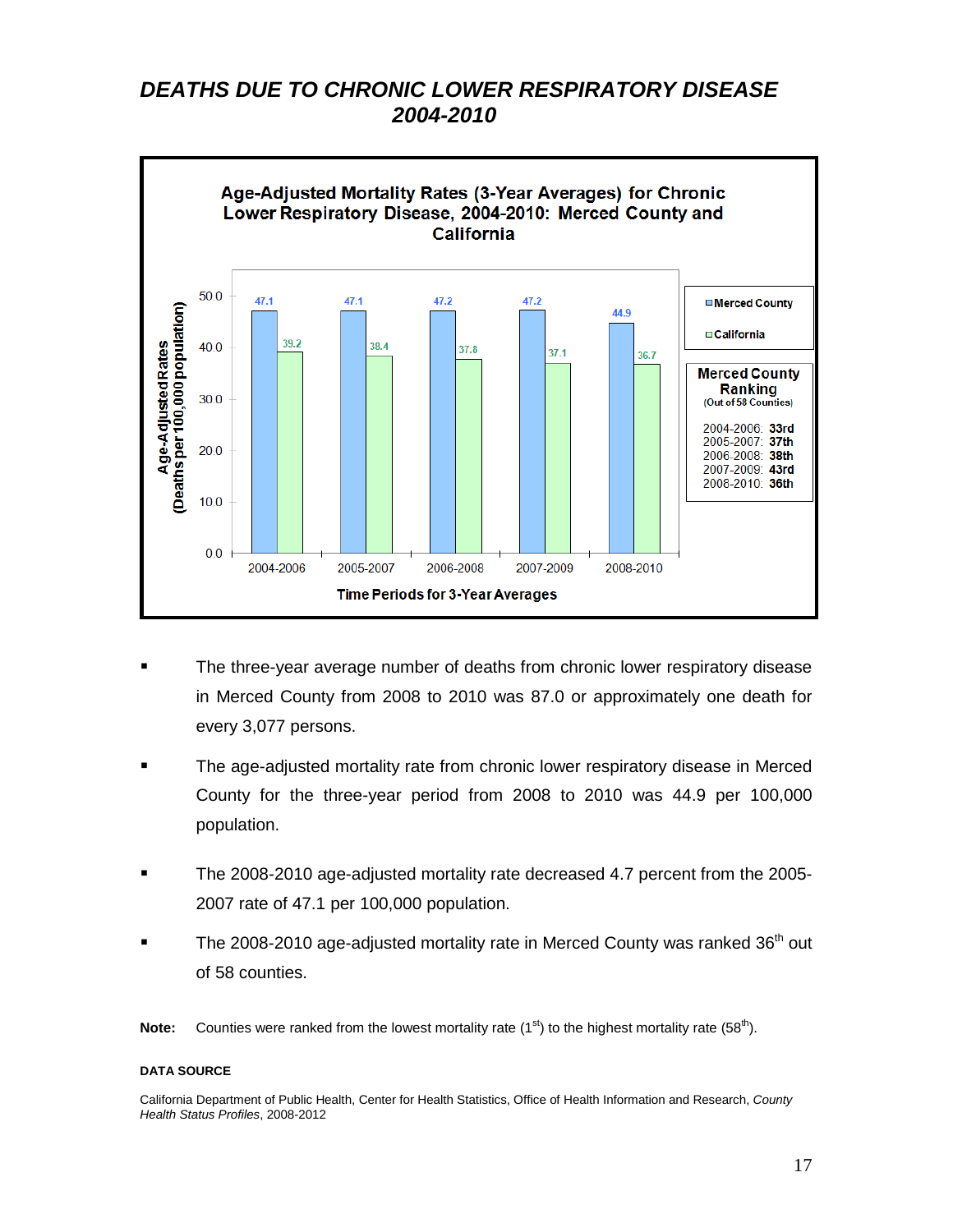# <span id="page-17-0"></span>*DEATHS DUE TO CHRONIC LIVER DISEASE AND CIRRHOSIS 2004-2010*



- The three-year average number of deaths from chronic liver disease and cirrhosis in Merced County from 2008 to 2010 was 28.3 or approximately one death for every 9,448 persons.
- The age-adjusted mortality rate from chronic liver disease and cirrhosis in Merced County for the three-year period from 2008 to 2010 was 12.8 per 100,000 population.
- **The 2008-2010 age-adjusted mortality rate increased 20.5 percent from the** 2005-2007 rate of 10.6 per 100,000 population.
- The 2008-2010 age-adjusted mortality rate in Merced County was ranked  $32^{\text{nd}}$ out of 58 counties.
- Merced County did *not* meet the Healthy People 2010 National Objective of no more than 3.2 age-adjusted deaths due to chronic liver disease and cirrhosis per 100,000 population.

**Note:** Counties were ranked from the lowest mortality rate (1<sup>st</sup>) to the highest mortality rate (58<sup>th</sup>).

#### **DATA SOURCE**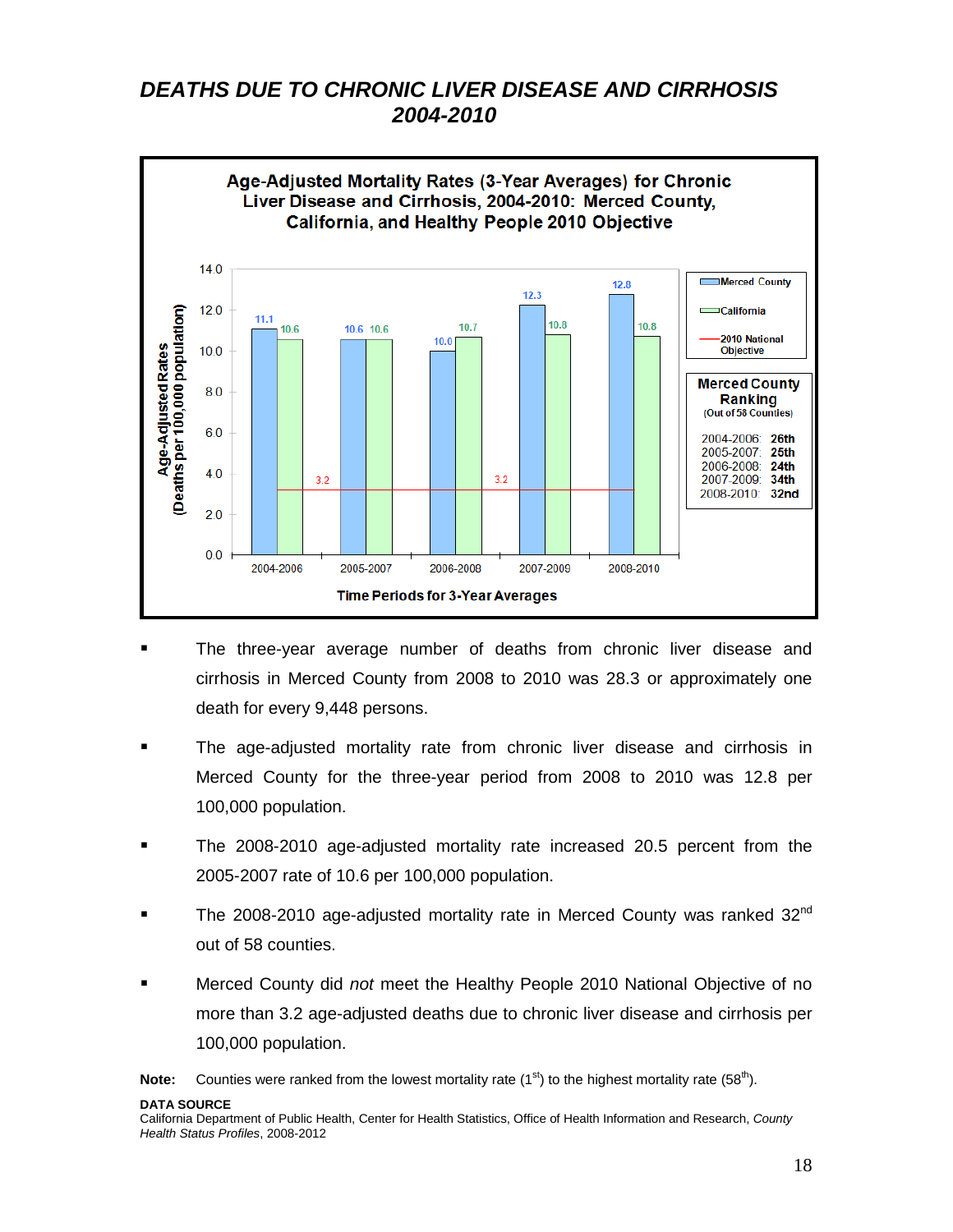<span id="page-18-0"></span>

- The three-year average number of deaths from unintentional injuries in Merced County from 2008 to 2010 was 96.0 or approximately one death for every 2,789 persons.
- The age-adjusted mortality rate from unintentional injuries in Merced County for the three-year period from 2008 to 2010 was 40.4 per 100,000 population.
- The 2008-2010 age-adjusted mortality rate decreased 8.6 percent from the 2005- 2007 rate of 44.2 per 100,000 population.
- The 2008-2010 age-adjusted mortality rate in Merced County was ranked  $37<sup>th</sup>$  out of 58 counties.
- Merced County did *not* meet the Healthy People 2010 National Objective of no more than 17.1 age-adjusted deaths due to unintentional injuries per 100,000 population.

#### **DATA SOURCE**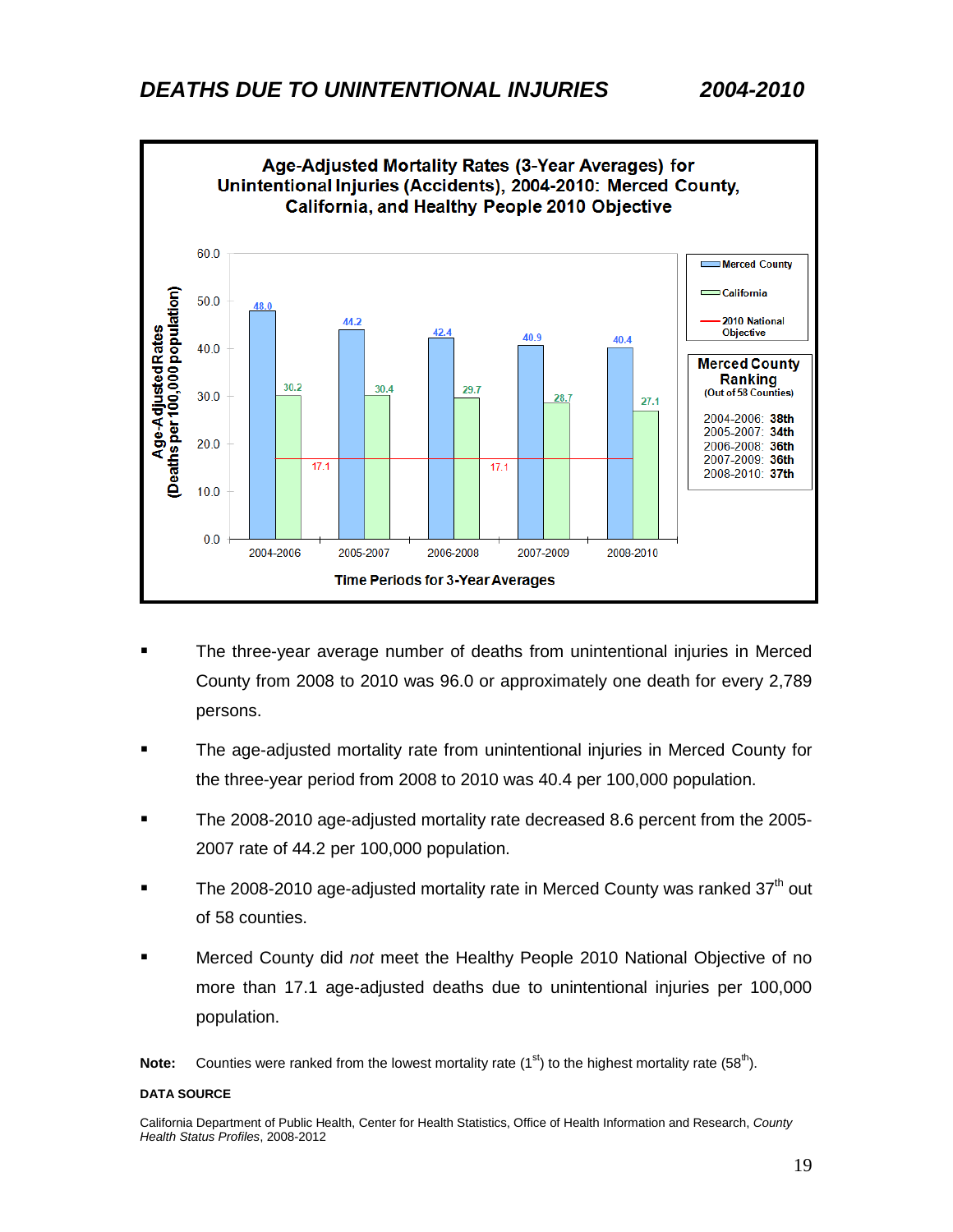# <span id="page-19-0"></span>*DEATHS DUE TO MOTOR VEHICLE TRAFFIC CRASHES 2004-2010*



- The three-year average number of deaths from motor vehicle traffic crashes in Merced County from 2008 to 2010 was 34.3 or approximately one death for every 7,797 persons.
- The age-adjusted mortality rate from motor vehicle traffic crashes in Merced County for the three-year period from 2008 to 2010 was 13.4 per 100,000 population.
- The 2008-2010 age-adjusted mortality rate decreased 36.5 percent from the 2005-2007 rate of 21.1 per 100,000 population.
- The 2008-2010 age-adjusted mortality rate in Merced County was ranked  $40<sup>th</sup>$  out of 58 counties.
- Merced County did *not* meet the Healthy People 2010 National Objective of no more than 8.0 age-adjusted deaths due to motor vehicle traffic crashes per 100,000 population.

**Note:** Counties were ranked from the lowest mortality rate  $(1^{st})$  to the highest mortality rate  $(58^{th})$ .

**DATA SOURCE**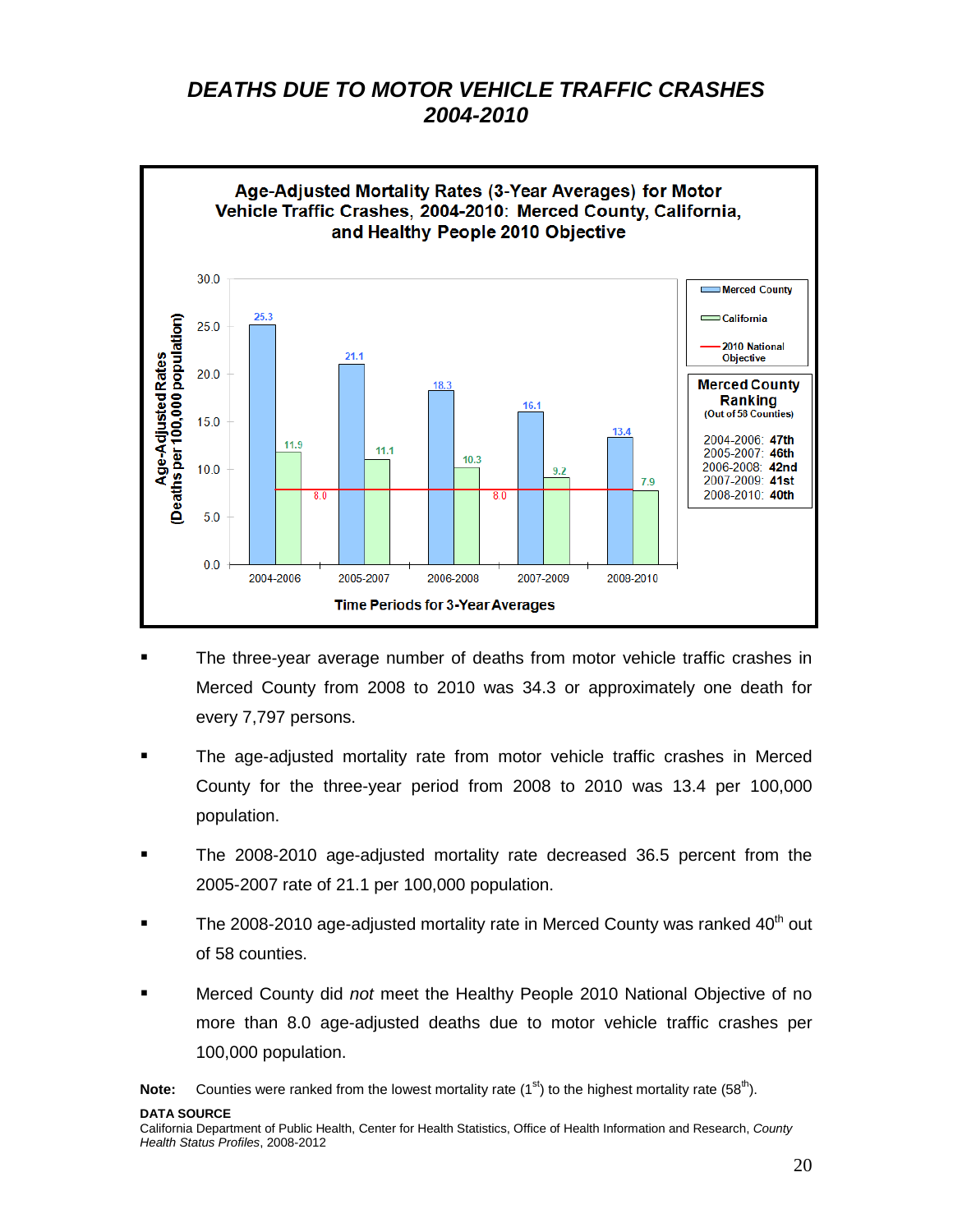<span id="page-20-0"></span>

- The three-year average number of deaths from suicide in Merced County from 2008 to 2010 was 24.3 or approximately one death for every 11,001 persons.
- The age-adjusted mortality rate from suicide in Merced County for the three-year period from 2008 to 2010 was 10.3 per 100,000 population.
- The 2008-2010 age-adjusted mortality rate increased 47.8 percent from the 2005-2007 rate of 7.0 per 100,000 population.
- The 2008-2010 age-adjusted mortality rate in Merced County was ranked  $21<sup>st</sup>$  out of 58 counties.
- Merced County did *not* meet the Healthy People 2010 National Objective of no more than 4.8 age-adjusted deaths due to suicide per 100,000 population.
- **Note:** Counties were ranked from the lowest mortality rate  $(1^{st})$  to the highest mortality rate  $(58^{th})$ .

#### **DATA SOURCE**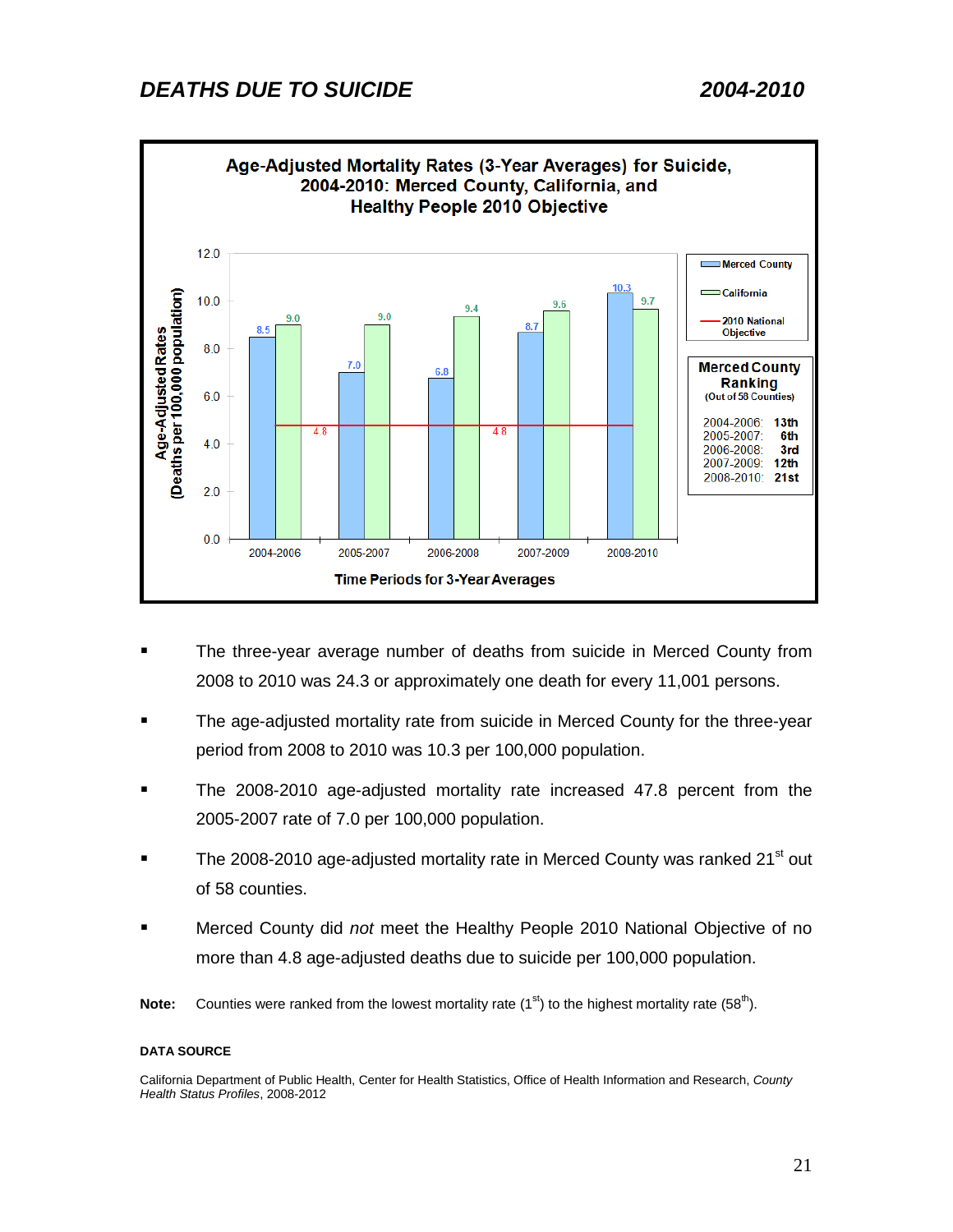<span id="page-21-0"></span>

- The three-year average number of deaths from homicide in Merced County from 2008 to 2010 was 23.3 or approximately one death for every 11,473 persons.
- The age-adjusted mortality rate from homicide in Merced County for the threeyear period from 2008 to 2010 was 8.5 per 100,000 population.
- The 2008-2010 age-adjusted mortality rate increased 13.6 percent from the 2005-2007 rate of 7.5 per 100,000 population.
- The 2008-2010 age-adjusted mortality rate in Merced County was ranked 55<sup>th</sup> out of 58 counties.
- Merced County did *not* meet the Healthy People 2010 National Objective of no more than 2.8 age-adjusted deaths due to homicide per 100,000 population.

#### **DATA SOURCE**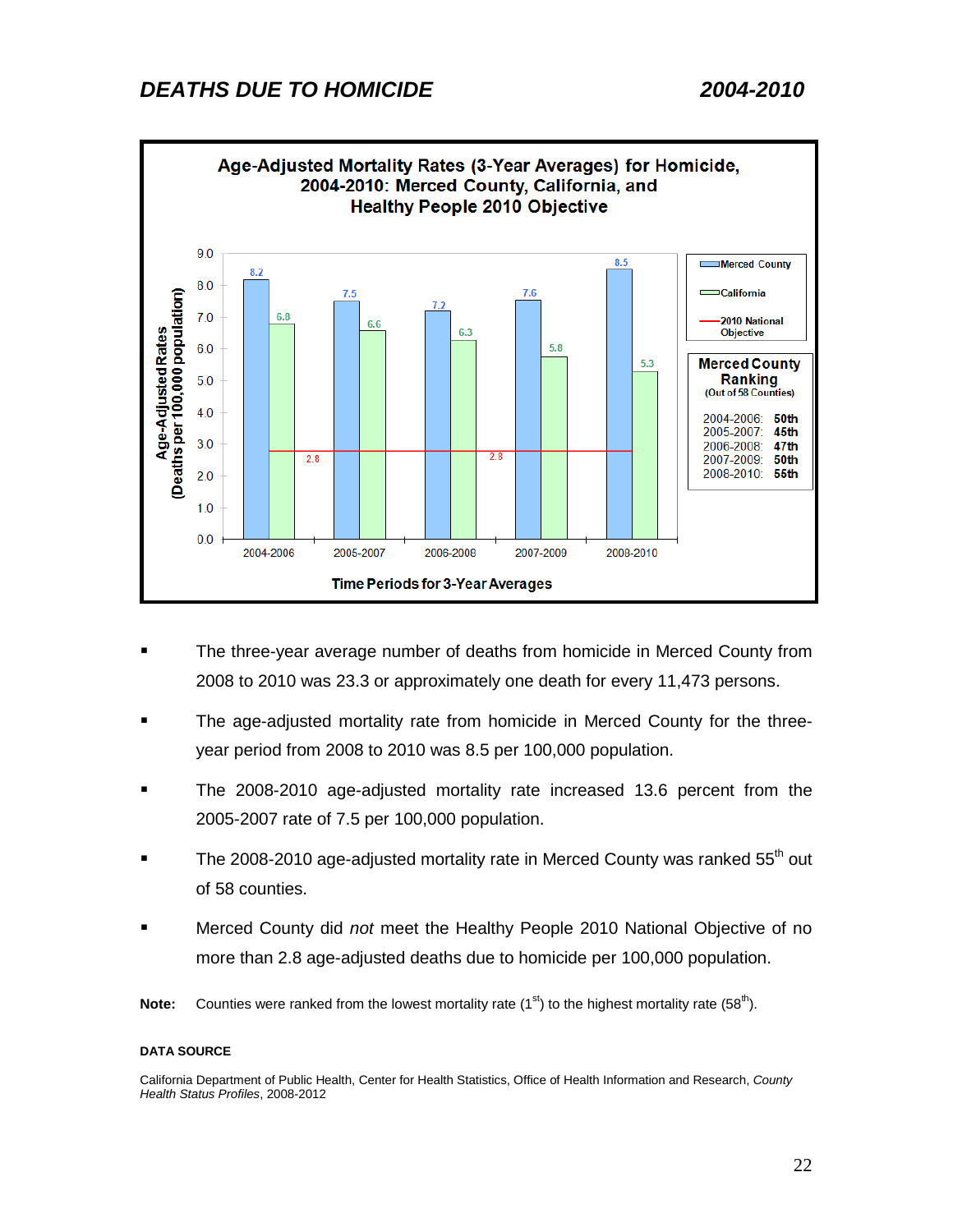<span id="page-22-0"></span>

- The three-year average number of deaths from firearm injuries in Merced County from 2008 to 2010 was 24.7 or approximately one death for every 10,853 persons.
- The age-adjusted mortality rate from firearm injuries in Merced County for the three-year period from 2008 to 2010 was 9.2 per 100,000 population.
- The 2008-2010 age-adjusted mortality rate decreased 3.1 percent from the 2005- 2007 rate of 9.5 per 100,000 population.
- The 2008-2010 age-adjusted mortality rate in Merced County was ranked  $30<sup>th</sup>$  out of 58 counties.
- Merced County did *not* meet the Healthy People 2010 National Objective of no more than 3.6 age-adjusted deaths due to firearm injuries per 100,000 population.

#### **DATA SOURCE**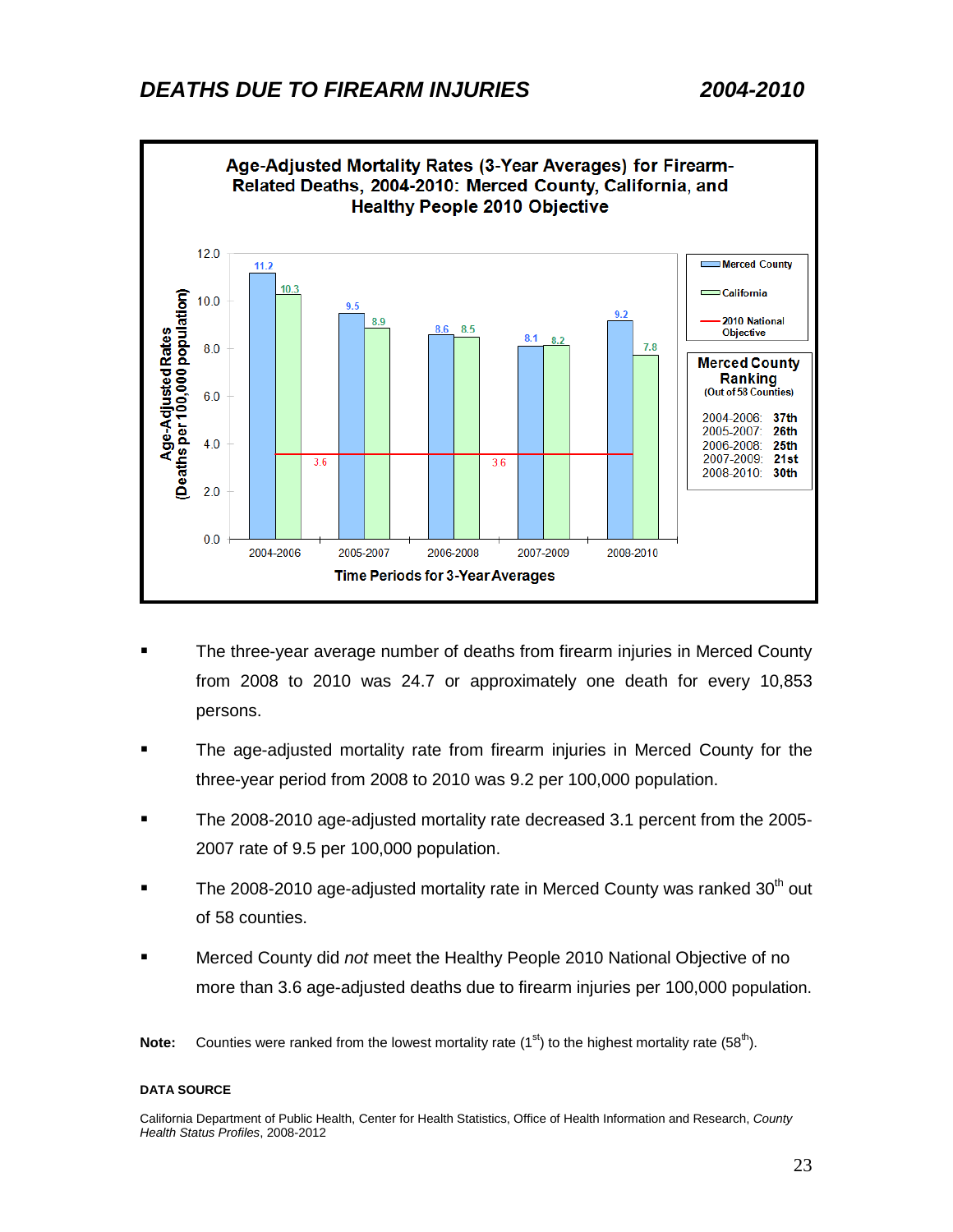<span id="page-23-0"></span>

- The three-year average number of deaths related to drugs in Merced County from 2008 to 2010 was 26.0 or approximately one death for every 10,296 persons.
- The age-adjusted mortality rate related to drugs in Merced County for the threeyear period from 2008 to 2010 was 10.8 per 100,000 population.
- The 2008-2010 age-adjusted mortality rate increased 21.7 percent from the 2005-2007 rate of 8.9 per 100,000 population.
- The 2008-2010 age-adjusted mortality rate in Merced County was ranked  $23<sup>rd</sup>$ out of 58 counties.
- Merced County did *not* meet the Healthy People 2010 National Objective of no more than 1.2 age-adjusted drug-related deaths per 100,000 population.

#### **DATA SOURCE**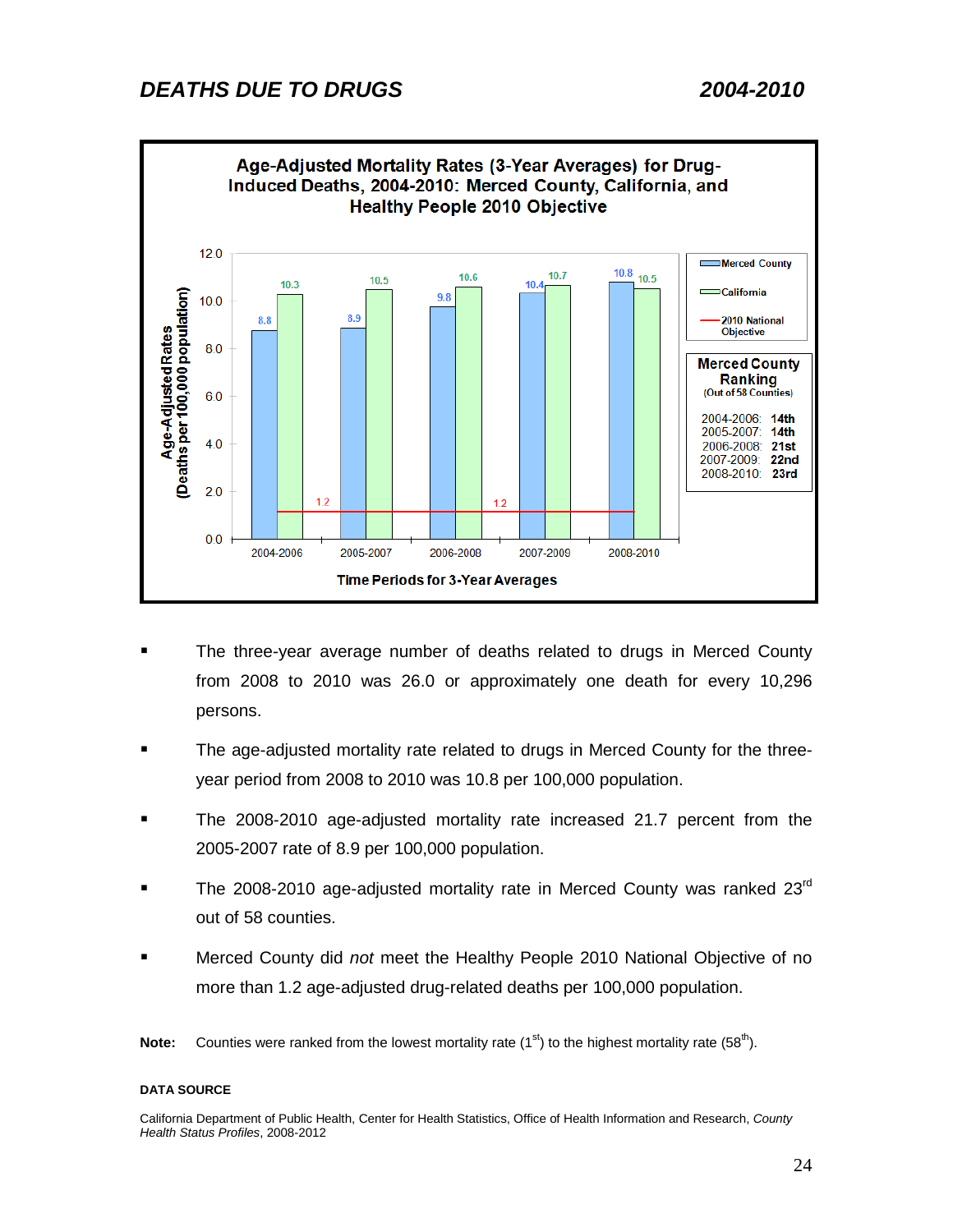# <span id="page-24-0"></span>MORBIDITY INDICATORS - SUMMARY

- Merced County incidence rates in 2008-2010 were among the **worst** out of 58 counties in California for the following indicators:
	- Chlamydia ranked  $44<sup>th</sup>$  and gonorrhea (39<sup>th</sup>).
- 3 out of 4 morbidity indicators contained a Healthy 2010 National Objective.
	- Merced County did *not* meet the Healthy People 2010 National Objectives.
- The **chlamydia** and **gonorrhea** incidence rates in Merced County have **significantly decreased** in 2008-2010 compared to 2005-2007.
	- The 2008-2010 case rate for **chlamydia** decreased 14.9 percent from the 2005-2007 rate of 399.8 per 100,000 population.
	- The 2008-2010 case rate for **gonorrhea** decreased 66.6 percent from the 2005-2007 rate of 86.5 per 100,000 population.
- When compared to the State of California, the 2008-2010 incidence rates in Merced County were **significantly lower** for the following morbidity indicators:
	- **AIDS** (4.3 per 100,000 population) was 74.5 percent lower than the rate for the State of California (9.4 per 100,000 population).
	- **Chlamydia** (340.1 per 100,000 population) was 13.6 percent lower than the rate for the State of California (389.6 per 100,000 population).
	- **Gonorrhea** (28.9 per 100,000 population) was 77.9 percent lower than the rate for the State of California (65.8 per 100,000 population).
	- **Tuberculosis** (2.7 per 100,000 population) was 82.6 percent lower than the rate for the State of California (6.5 per 100,000 population).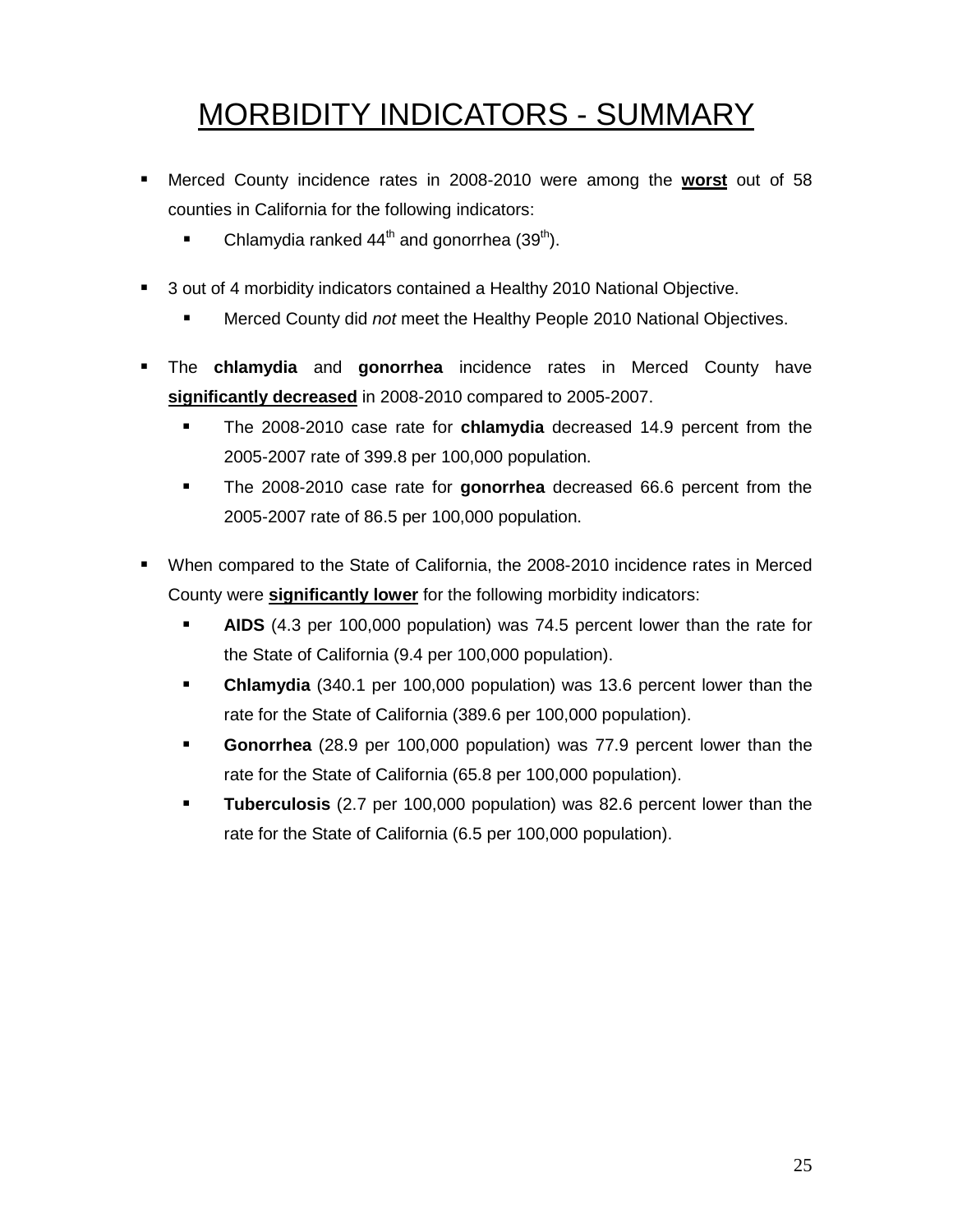<span id="page-25-0"></span>

- The incidence rate of reported AIDS cases aged 13 years and older in Merced County for the three-year period from 2008 to 2010 was 4.3 per 100,000 population aged 13 years and older or approximately one reported AIDS case for every 23,310 persons.
- The 2008-2010 case rate for AIDS in Merced County was ranked  $37<sup>th</sup>$  out of 58 counties.
- Merced County did *not* meet the Healthy People 2010 National Objective of no more than 1.0 case per 100,000 population aged 13 years and older.
- **Note:** Counties were ranked from the lowest incidence rate  $(1^{st})$  to the highest incidence rate  $(58^{th})$ .

#### **DATA SOURCE**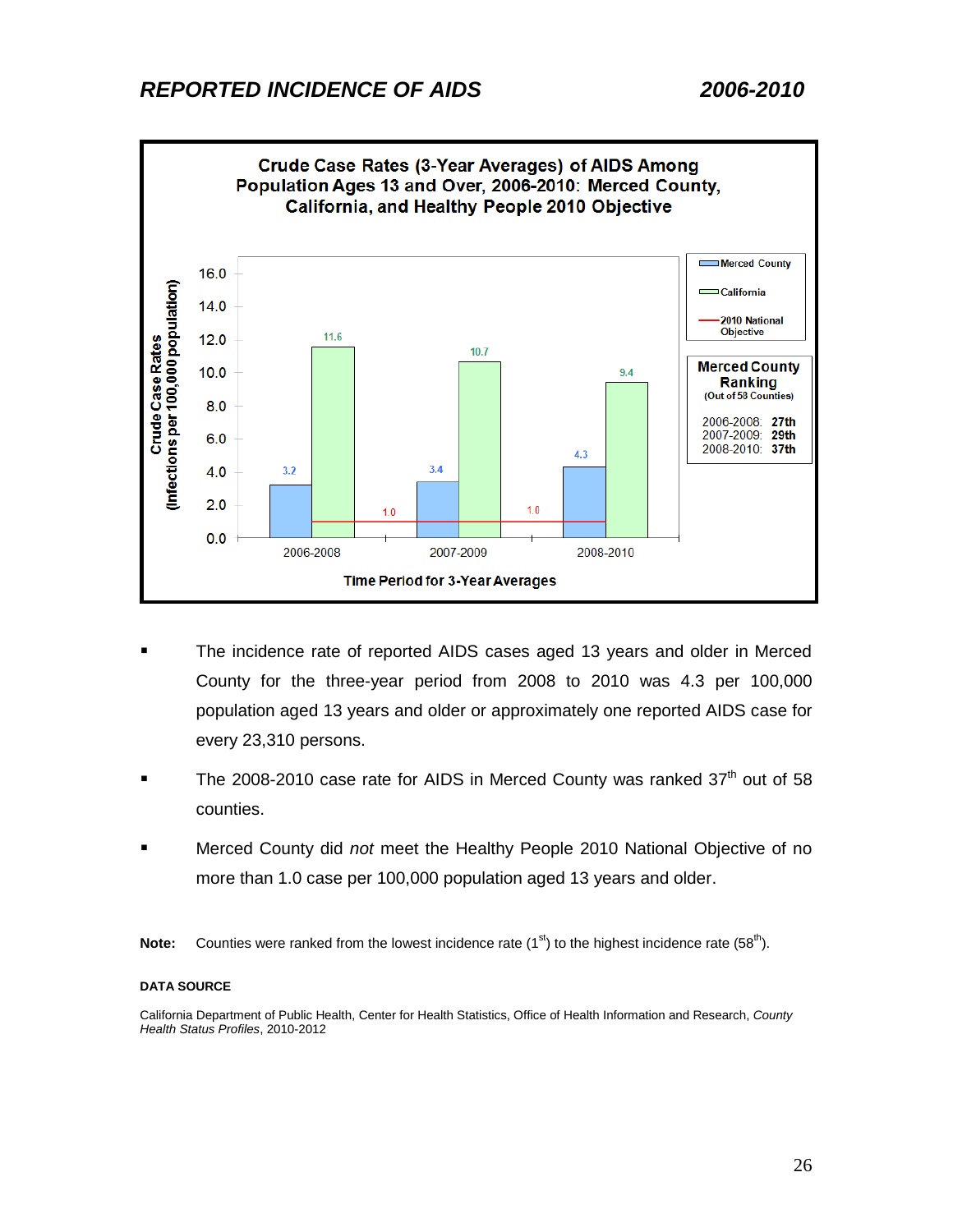<span id="page-26-0"></span>

- The incidence rate of reported active tuberculosis (TB) cases in Merced County for the three-year period from 2008 to 2010 was 2.7 per 100,000 population or approximately one reported active TB case for every 36,504 persons.
- The 2008-2010 case rate for active TB decreased 5.5 percent from the 2005- 2007 rate of 2.9 per 100,000 population.
- The 2008-2010 case rate for active TB in Merced County was ranked  $30<sup>th</sup>$  out of 58 counties.
- Merced County did *not* meet the Healthy People 2010 National Objective of no more than 1.0 case per 100,000 population.

**Note:** Counties were ranked from the lowest incidence rate (1<sup>st</sup>) to the highest incidence rate (58<sup>th</sup>).

#### **DATA SOURCE**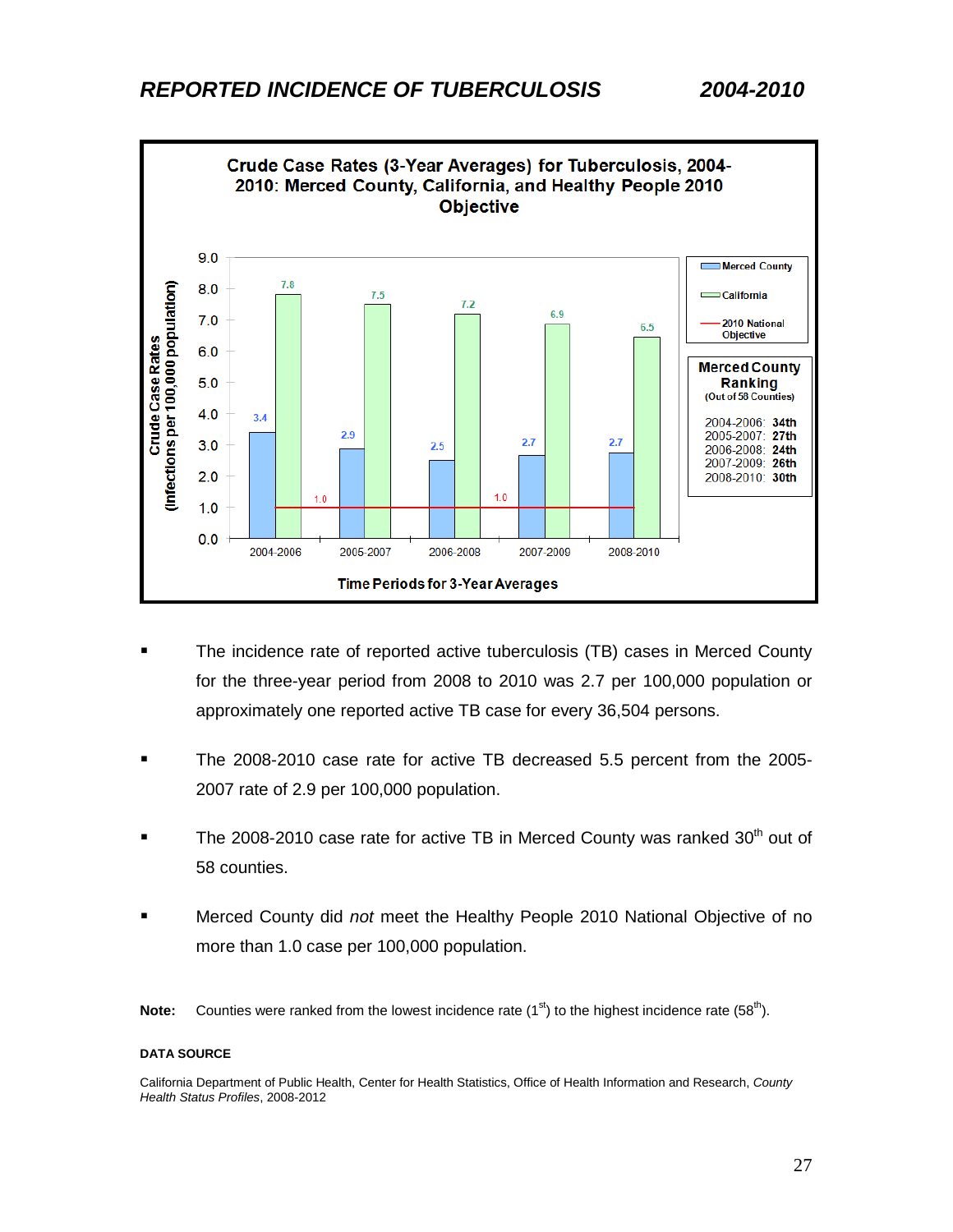# <span id="page-27-0"></span>*REPORTED INCIDENCE OF CHLAMYDIA 2004-2010*



- *Chlamydia trachomatis* infections are the most commonly reported notifiable disease in Merced County.
- The incidence rate of reported chlamydia cases in Merced County for the threeyear period from 2008 to 2010 was 340.1 per 100,000 population or approximately one reported chlamydia case for every 294 persons.
- The 2008-2010 case rate for chlamydia decreased 14.9 percent from the 2005- 2007 rate of 399.8 per 100,000 population.
- The 2008-2010 case rate for chlamydia in Merced County was ranked 44<sup>th</sup> out of 58 counties.

**Note:** Counties were ranked from the lowest incidence rate (1<sup>st</sup>) to the highest incidence rate (58<sup>th</sup>).

#### **DATA SOURCE**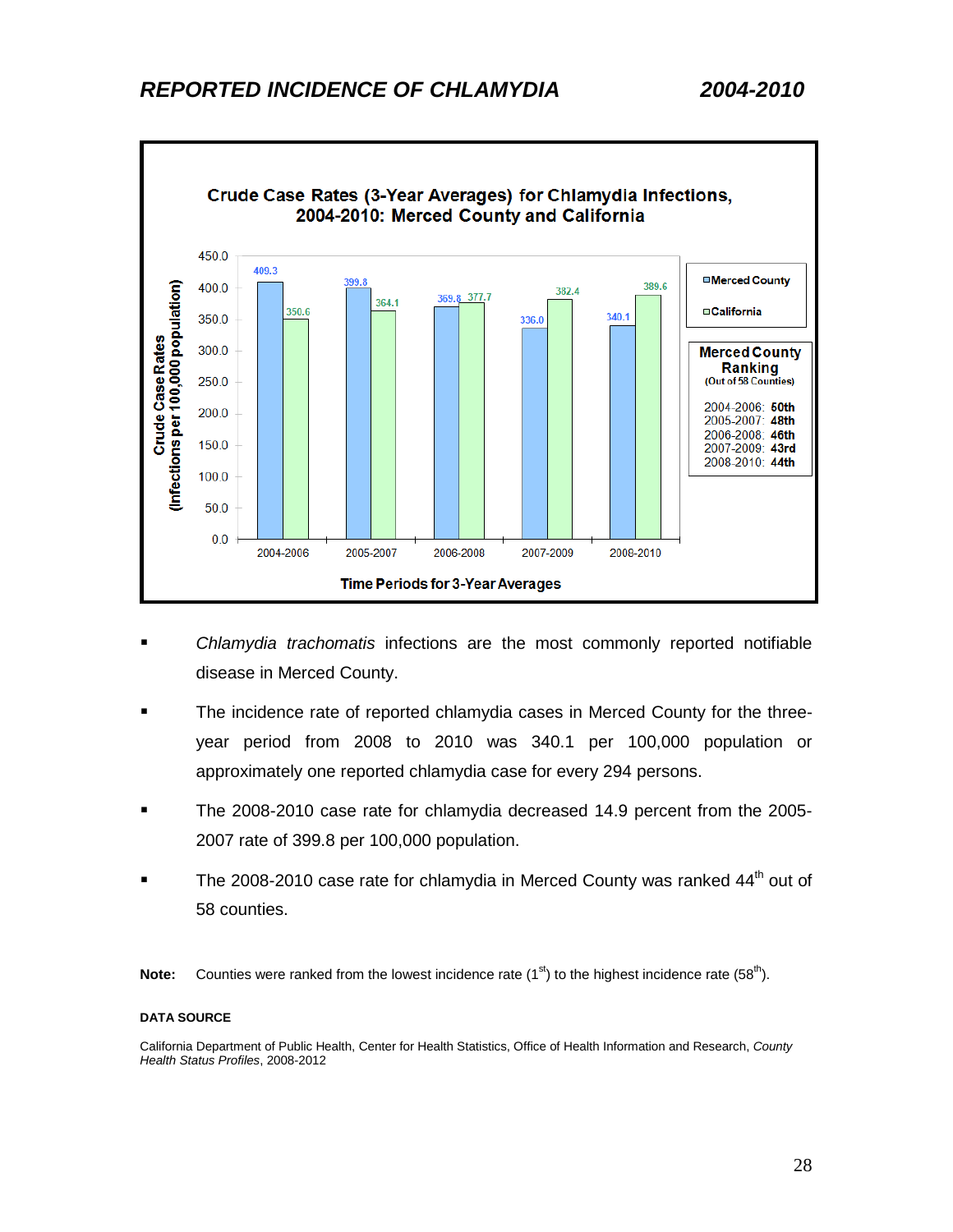<span id="page-28-0"></span>

- **The incidence rate of reported gonorrhea cases in Merced County for the three**year period from 2008 to 2010 was 28.9 per 100,000 population or approximately one reported gonorrhea case for every 3,462 persons.
- The 2008-2010 case rate for gonorrhea decreased 66.6 percent from the 2005- 2007 rate of 86.5 per 100,000 population.
- The 2008-2010 case rate for gonorrhea in Merced County was ranked 39<sup>th</sup> out of 58 counties.
- Merced County did *not* meet the Healthy People 2010 National Objective of no more than 19.0 cases per 100,000 population.

**Notes:** Counties were ranked from the lowest incidence rate (1<sup>st</sup>) to the highest incidence rate (58<sup>th</sup>).

#### **DATA SOURCE**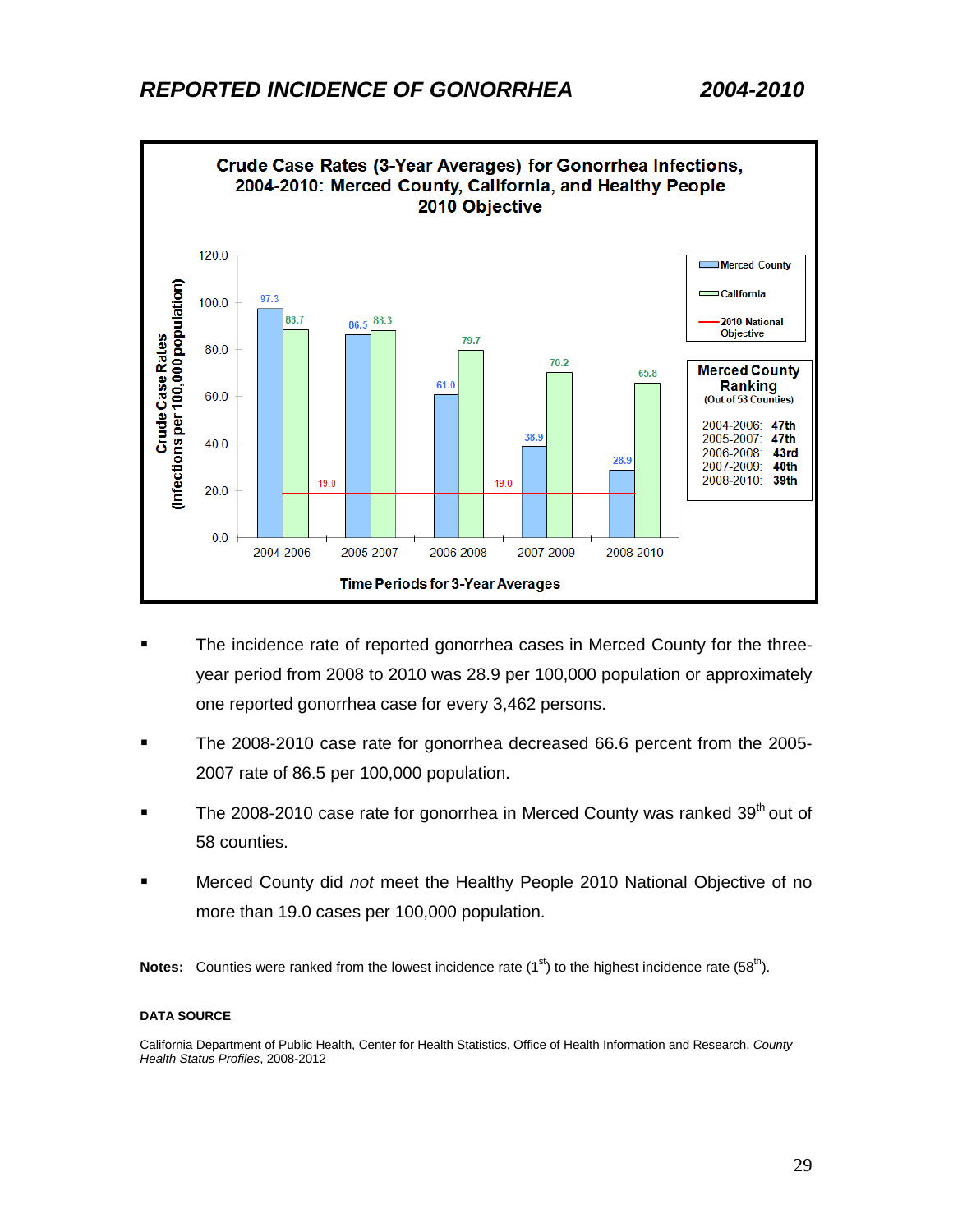# <span id="page-29-0"></span>INFANT MORTALITY INDICATOR - SUMMARY

- Approximately **1 infant died for every 157 live births** in Merced County from 2007 to 2009.
- Merced County infant mortality rate was among the **worst** out of 58 counties in California.
	- Infant mortality ranked  $48<sup>th</sup>$ .
- When compared to the State of California, Merced County was **not significantly different** for the 2007-2009 infant mortality rate.
- Merced County did *not* meet the Healthy People 2010 National Objective.

*Note:* Infant mortality by race/ethnicity could not be analyzed by subcategories due to unreliable rates.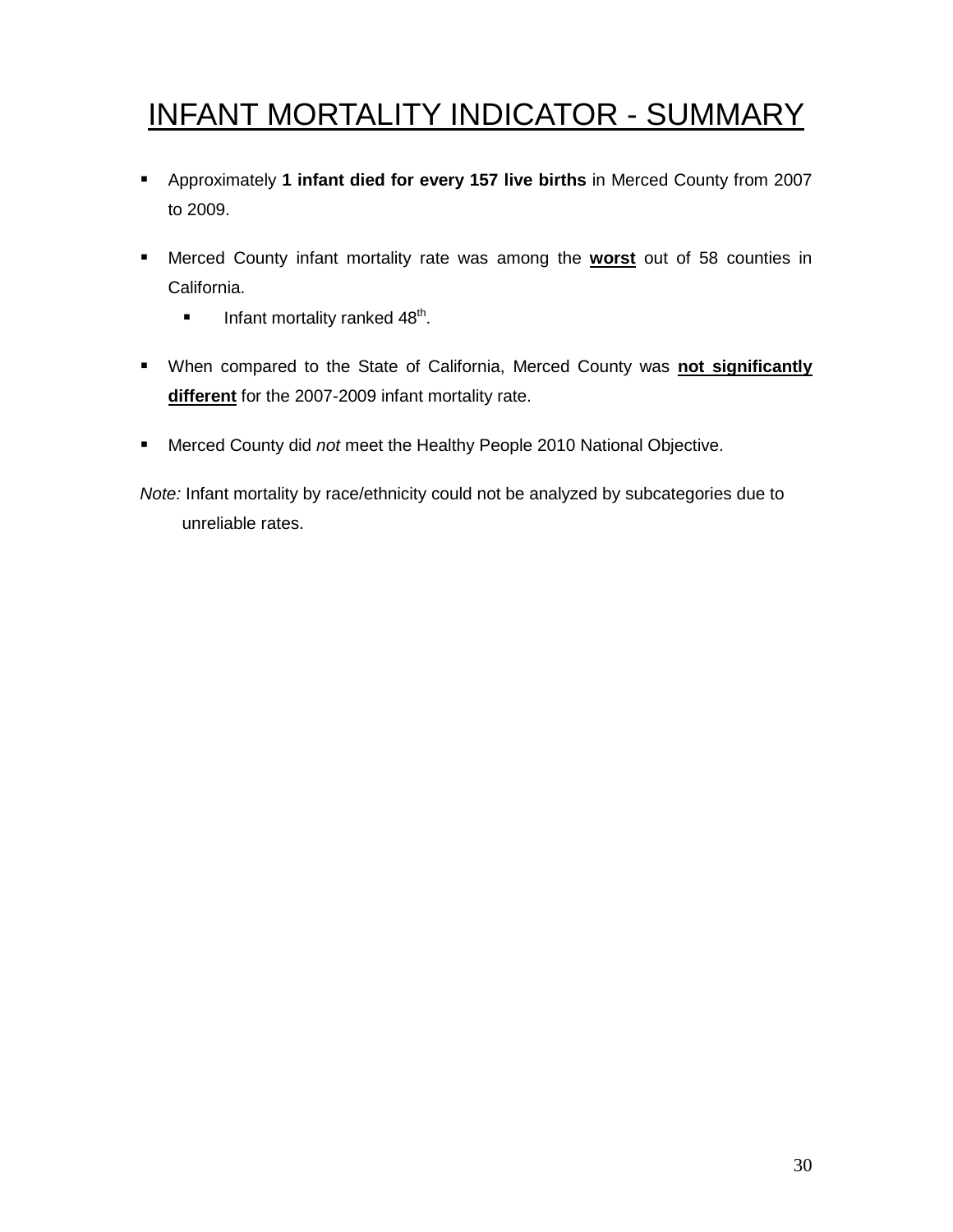<span id="page-30-0"></span>

- The infant mortality rate in Merced County for the three-year period from 2007 to 2009 was 6.4 per 1,000 live births or approximately one infant death for every 157 live births.
- The 2007-2009 infant mortality rate increased 13.9 percent from the 2004-2006 rate of 5.6 per 1,000 live births.
- The 2007-2009 infant mortality rate in Merced County was ranked  $48<sup>th</sup>$  out of 58 counties.
- Merced County did *not* meet the Healthy People 2010 National Objective of no more than 4.5 infant deaths per 1,000 birth cohort live births.

**Note:** Counties were ranked from the lowest mortality rate (1<sup>st</sup>) to the highest mortality rate (58<sup>th</sup>).

#### **DATA SOURCE**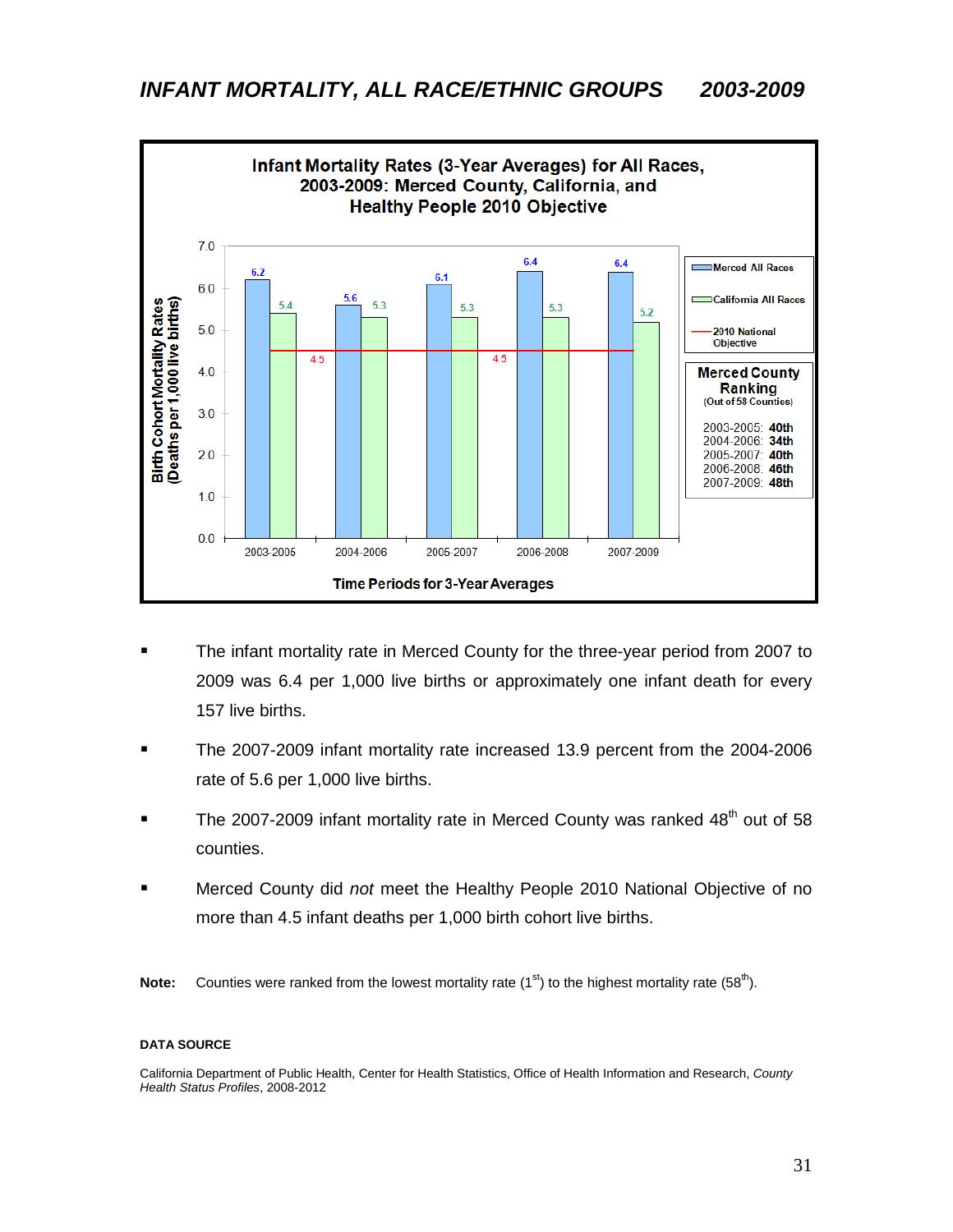# <span id="page-31-0"></span>NATALITY INDICATORS - SUMMARY

- Merced County rates and percentages were among the **worst** out of 58 counties in California for the following indicators:
	- **Low birthweight infants ranked 44<sup>th</sup>, births to adolescent mothers aged 15 to** 19 years  $(50<sup>th</sup>)$ , late or no prenatal care during pregnancy  $(54<sup>th</sup>)$ , "adequate/adequate plus" prenatal care during pregnancy  $(54<sup>th</sup>)$ .
- 3 out of 4 natality indicators contained a Healthy 2010 National Objective.
	- Merced County did *not* meet the Healthy People 2010 National Objectives.
- When compared to the State of California, the 2008-2010 rate and percentage in Merced County were **significantly higher** for the following natality indicators:
	- **Late or no prenatal care** during pregnancy (35.9 per 100 live births) was 70.9 percent higher than the percentage for the State of California (17.1 per 100 live births).
	- **Births to adolescent mothers aged 15 to 19 years** (47.3 per 1,000 females) were 38.9 percent higher than the rate for the State of California (31.9 per 1,000 females).
- When compared to the State of California, the 2008-2010 percentage in Merced County was **significantly lower** for the following indicator:
	- **"Adequate/adequate plus" prenatal care** during pregnancy (62.2 per 100 live births) was 24.3 percent lower than the rate for the State of California (79.4 per 100 live births).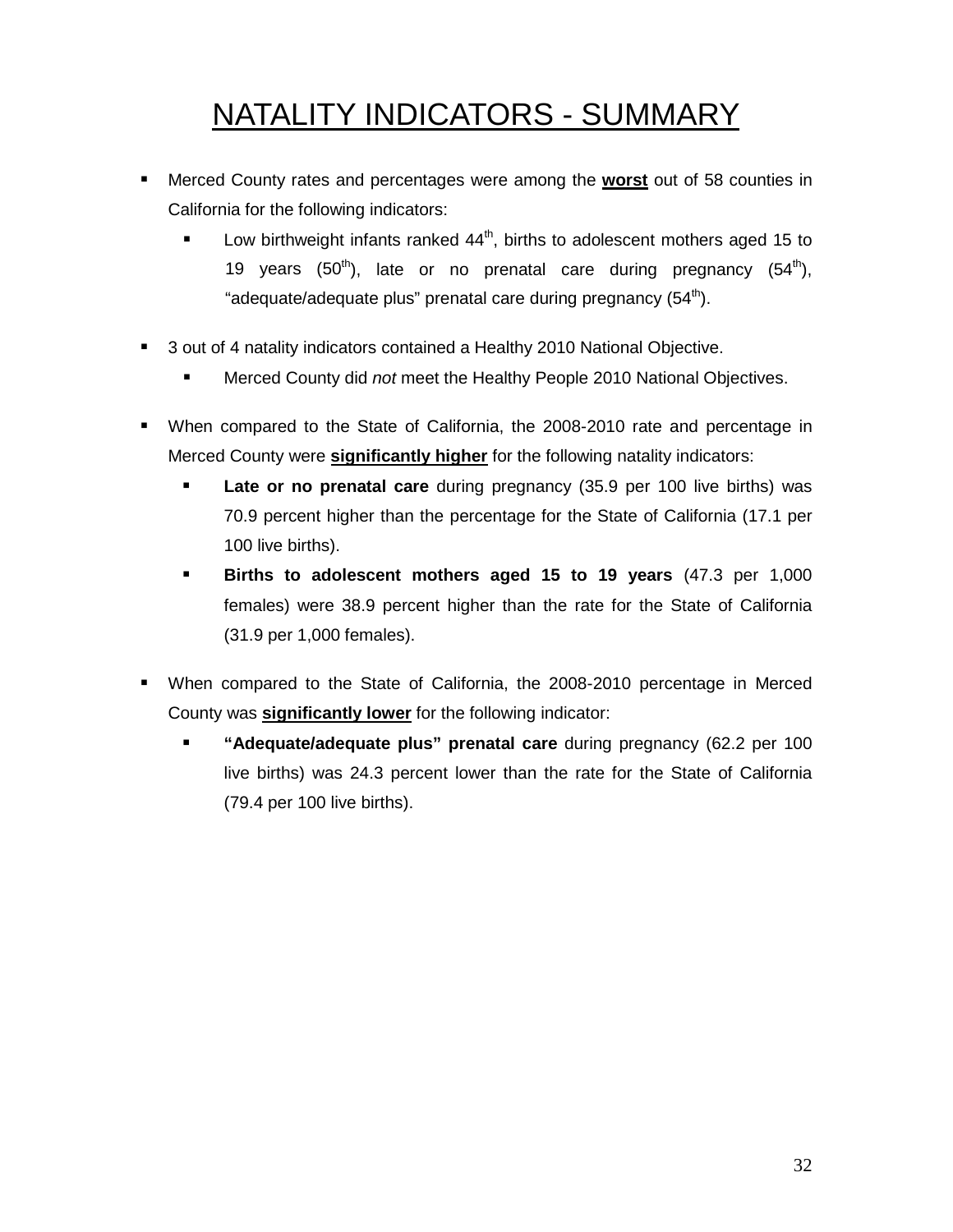<span id="page-32-0"></span>

- The percentage of low birthweight infants in Merced County for the three-year period from 2008 to 2010 was 6.8 per 100 live births or approximately one low birthweight infant for every 15 live births.
- The 2008-2010 percentage of low birthweight infants increased 11.2 percent from the 2005-2007 percentage of 6.1 per 100 live births.
- The 2008-2010 percentage of low birthweight infants in Merced County was ranked  $44<sup>th</sup>$  out of 58 counties.
- Merced County did *not* meet the Healthy People 2010 National Objective of no more than 5 percent low birthweight infants.
- **Notes:** Counties were ranked from the lowest percentage of low birthweight infants (1<sup>st</sup>) to the highest percentage  $(58<sup>th</sup>)$ .

Low birth weight rates are defined as the percentage of births weighing less than 2500 grams at birth out of the total number of births for any calendar year.

#### **DATA SOURCE**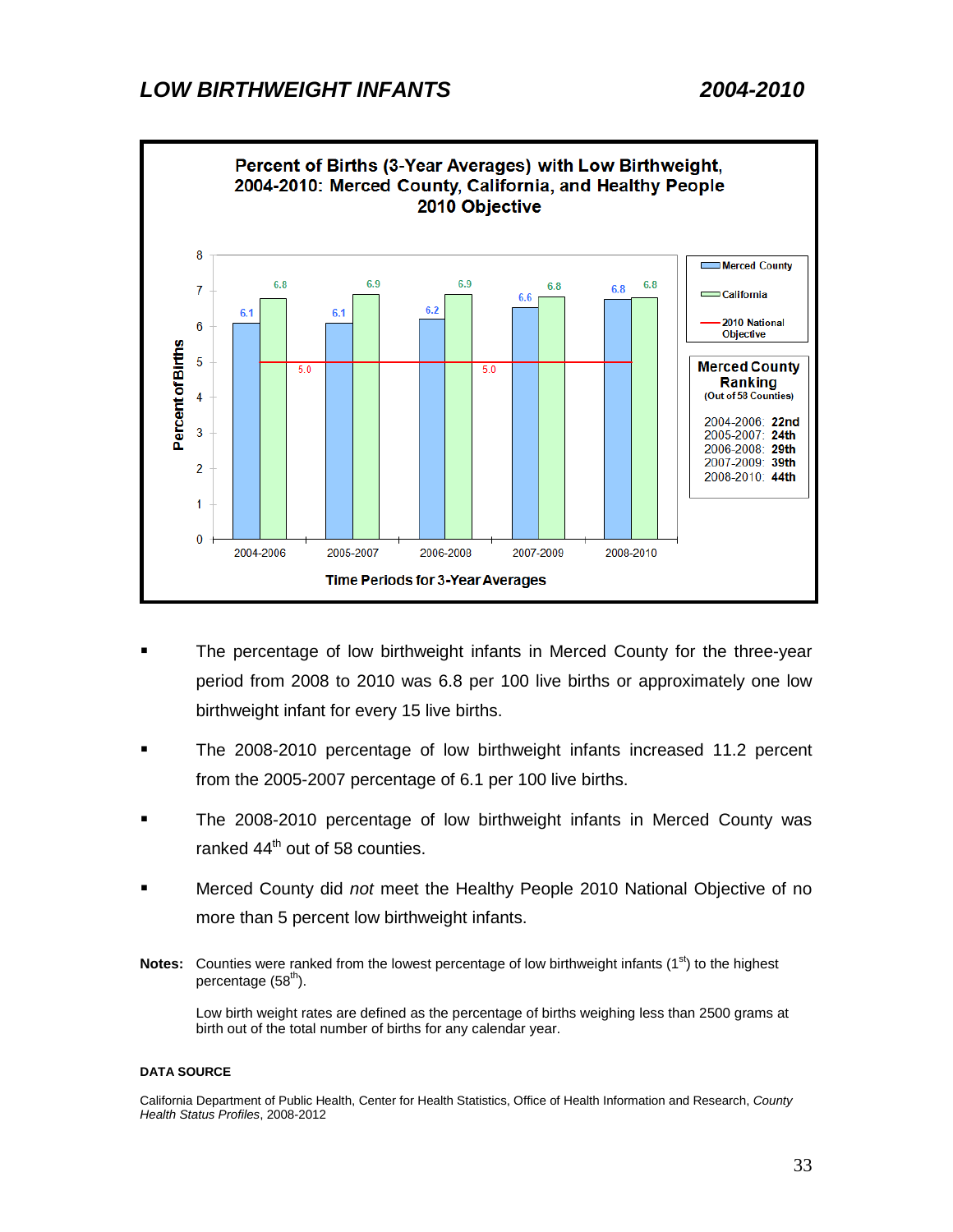## <span id="page-33-0"></span>*BIRTHS TO ADOLESCENT MOTHERS, 15 TO 19 YEARS OLD 2004-2010*



- The age-specific birth rate to adolescents, aged 15 to 19 years, in Merced County for the three-year period from 2008 to 2010 was 47.3 per 1,000 female population or approximately one birth for every 21 adolescent females.
- The 2008-2010 age-specific birth rate to adolescents decreased 14.3 percent from the 2005-2007 rate of 55.2 per 1,000 female population.
- The 2008-2010 age-specific birth rate to adolescents in Merced County was ranked  $50<sup>th</sup>$  out of 58 counties.
- **Note:** Counties were ranked from the lowest age-specific birth rate (1<sup>st</sup>) to the highest age-specific birth rate  $(58<sup>th</sup>)$ .

#### **DATA SOURCE**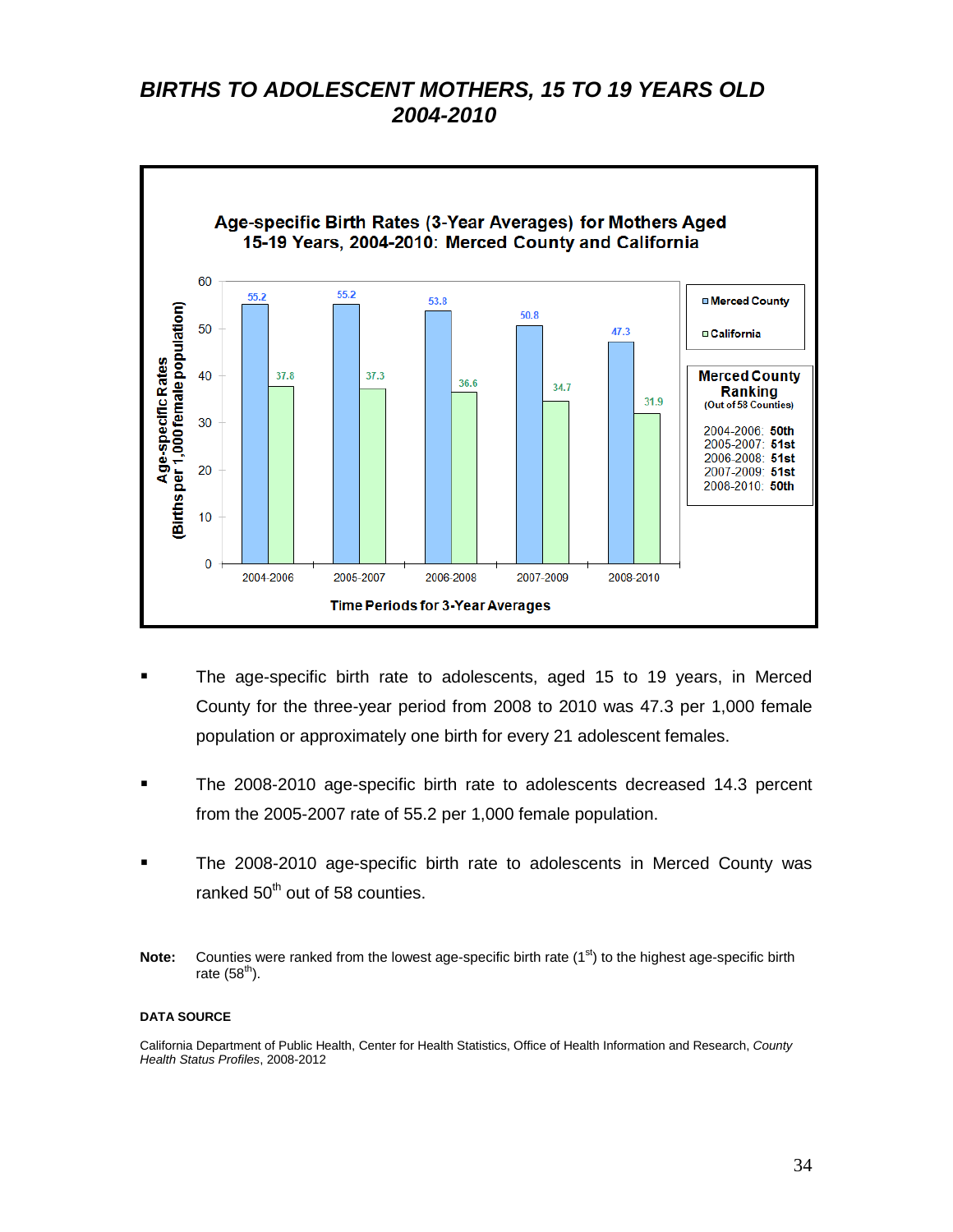# <span id="page-34-0"></span>*LATE OR NO PRENATAL CARE DURING PREGNANCY 2004-2010*



- The percentage of births to mothers with late or no prenatal care during the first trimester in Merced County for the three-year period from 2008 to 2010 was 35.9 per 100 live births.
- The 2008-2010 percentage of births to mothers with late or no prenatal care during the first trimester decreased 0.8 percent from the 2005-2007 percentage of 36.2 per 100 live births.
- The 2008-2010 percentage of births to mothers with late or no prenatal care during the first trimester in Merced County was ranked 54<sup>th</sup> out of 58 counties.
- Merced County did *not* meet the Healthy People 2010 National Objective of no more than 10.0 percent of live births to mothers with late or no prenatal care.
- **Note:** Counties were ranked from the lowest percentage of births to mothers with late or no prenatal care  $(1<sup>st</sup>)$  to the highest percentage  $(58<sup>th</sup>)$ .

#### **DATA SOURCE**

California Department of Public Health, Center for Health Statistics, Office of Health Information and Research, *County Health Status Profiles*, 2008-2012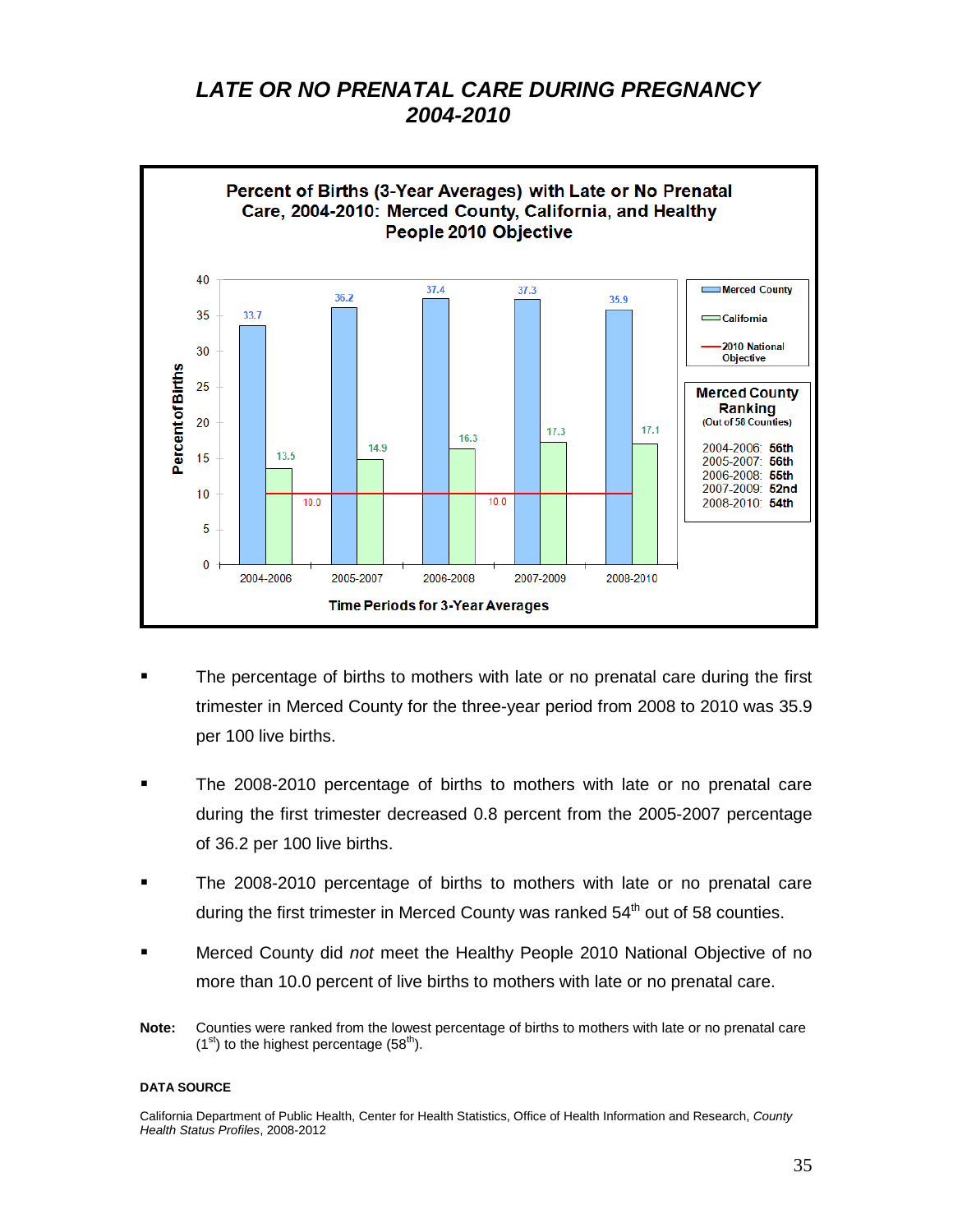### <span id="page-35-0"></span>*"ADEQUATE/ADEQUATE PLUS" PRENATAL CARE DURING PREGNANCY 2004-2010*



- The percentage of births to mothers with "adequate or better" prenatal care in Merced County for the three-year period from 2008 to 2010 was 62.2 per 100 live births.
- The 2008-2010 percentage of births to mothers with "adequate or better" prenatal care increased 16.2 percent from the 2005-2007 percentage of 53.5 per 100 live births.
- The 2008-2010 percentage of births to mothers with "adequate or better" prenatal care in Merced County was ranked  $54<sup>th</sup>$  out of 58 counties.
- Merced County did *not* meet the Healthy People 2010 National Objective of at least 90.0 percent of all live births to mothers who received "adequate or better" prenatal care.

**Notes:** Counties were ranked from the highest percentage of births to mothers with "adequate or better" prenatal care  $(1^{st})$  to the lowest percentage  $(58^{th})$ . "Adequate/Adequate Plus" prenatal care is defined as mothers who initiated prenatal care by the fourth month of pregnancy and had greater than or equal to 80 percent of the expected number of prenatal care visits recommended by the American College of Obstetricians and Gynecologist.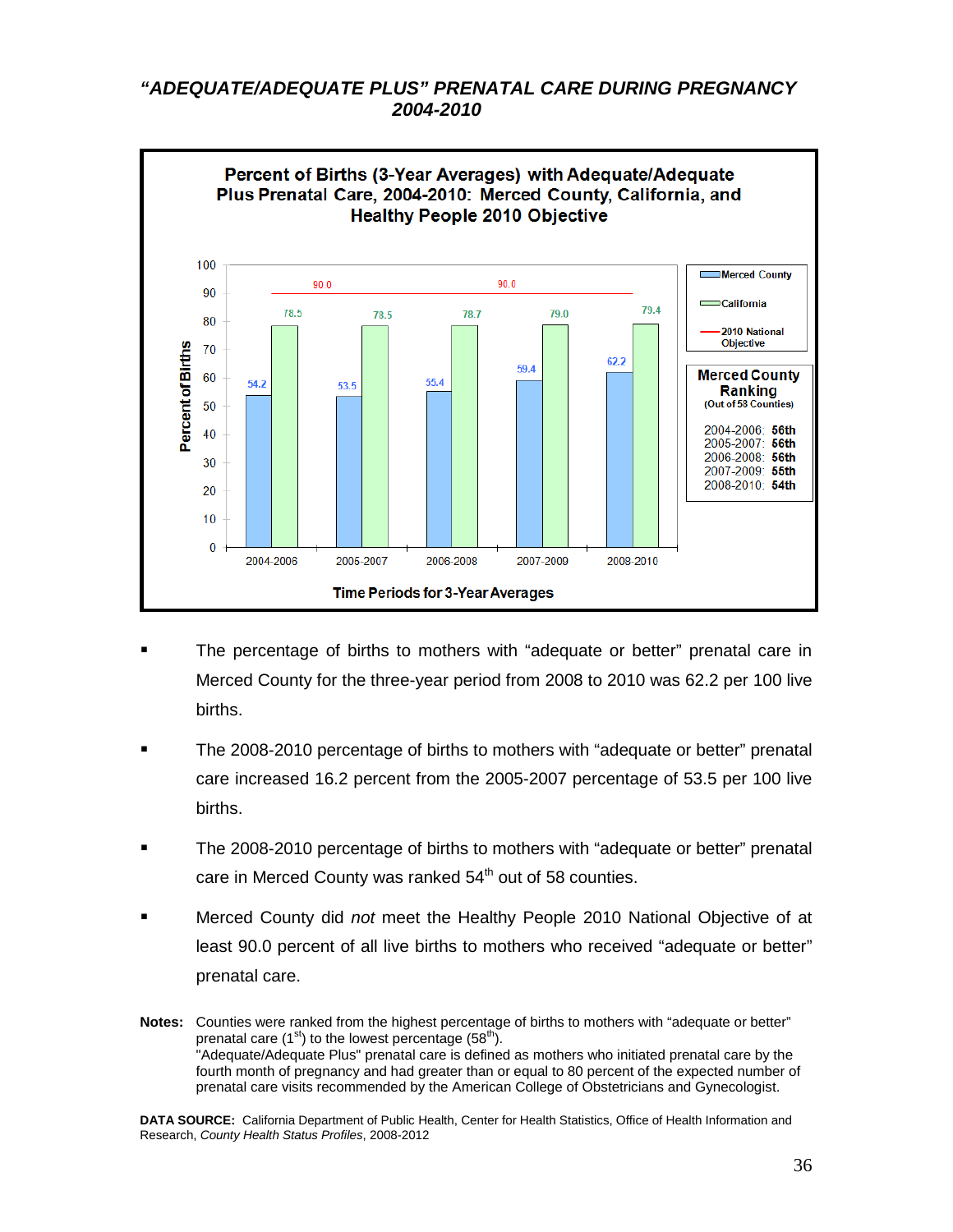# <span id="page-36-0"></span>BREASTFEEDING INDICATOR - SUMMARY

- Merced County percentage of breastfed infants was among the **worst** out of 58 counties in California.
	- The percentage of breastfed infants ranked  $47<sup>th</sup>$ .
- When compared to the State of California, Merced County was **not significantly different** for the 2010 percentage of breastfed infants.
- Merced County *met* the Healthy People 2010 National Objective.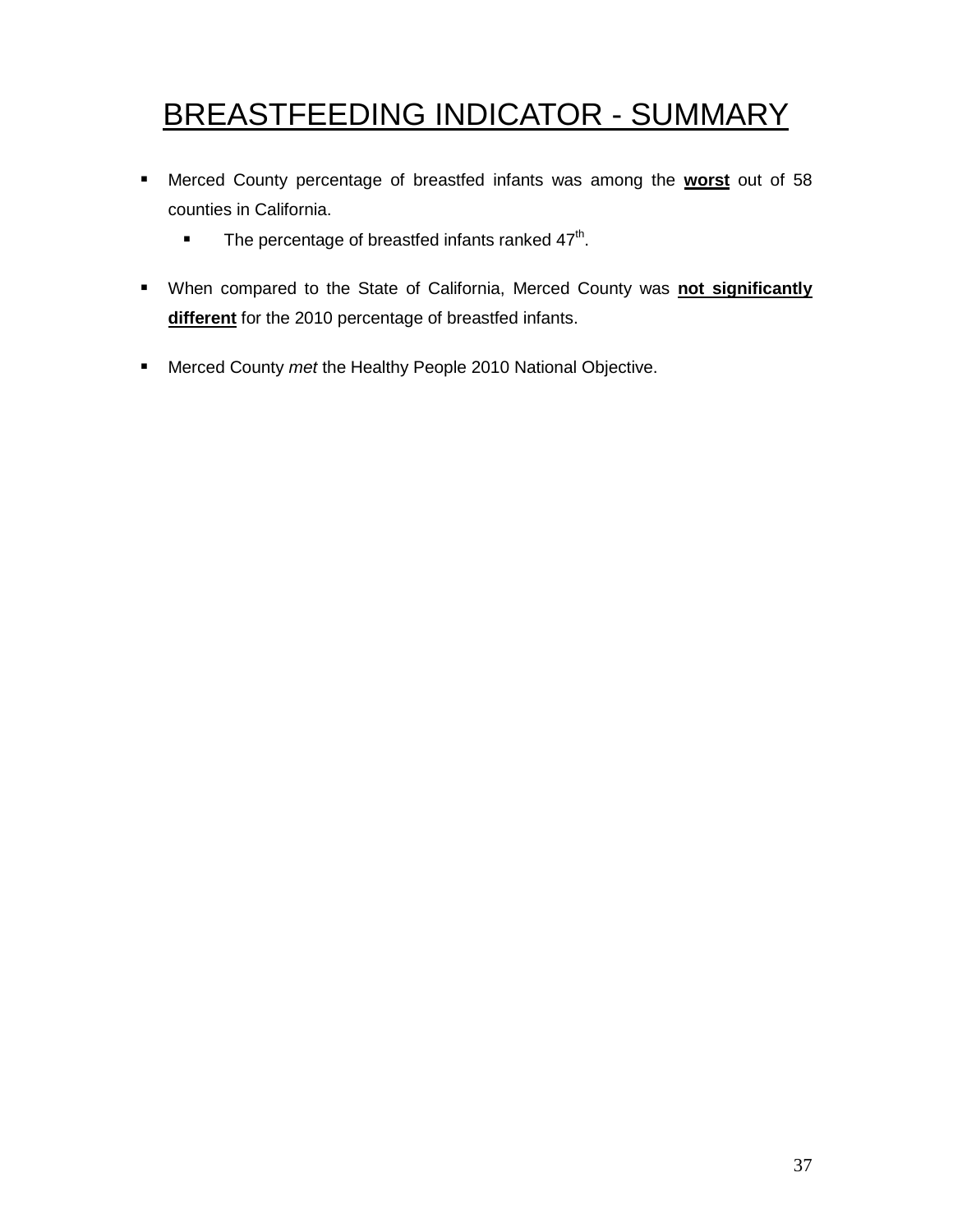# <span id="page-37-1"></span><span id="page-37-0"></span>*BREASTFEEDING INITIATION DURING EARLY POSTPARTUM 2010*



- The average number of breastfed infants in Merced County in 2010 was 87.5 per 100 births.
- The 2010 percentage of breastfed infants in Merced County was ranked  $47<sup>th</sup>$  out of 58 counties.
- Merced County *met* the Healthy People 2010 National Objective of at least 75.0 percent of all infants breastfed during the early postpartum period.
- **Notes:** Counties were ranked from the highest percentage of breastfed infants (1<sup>st</sup>) to the lowest percentage (58<sup>th</sup>).

"Breastfeeding initiation" excludes data for infants who were in a Neonatal Intensive Care Unit (NICU) nursery or received TPN at the time of specimen collection. Also, excluded are cases with an unknown method of feeding.

#### **DATA SOURCE**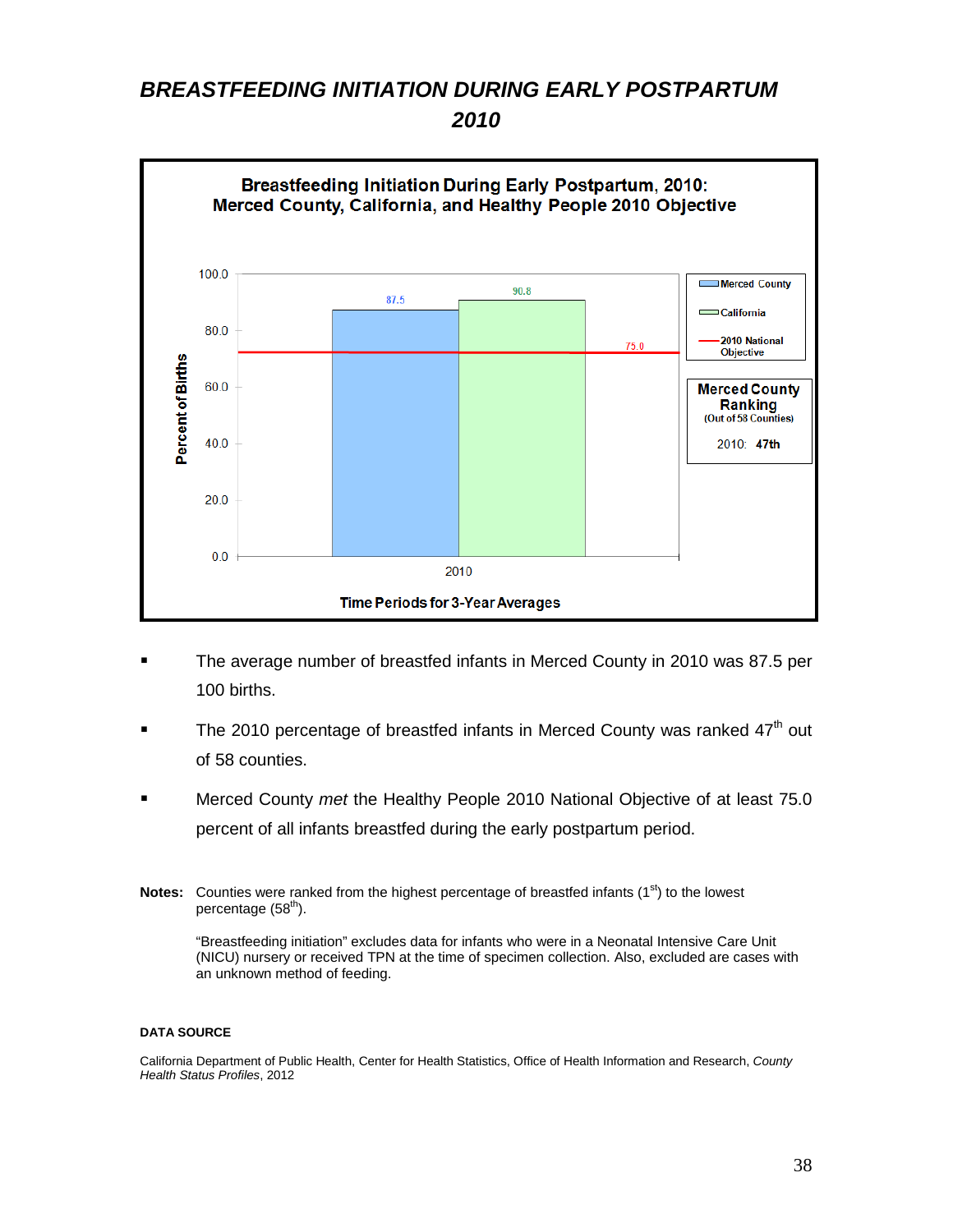# <span id="page-38-0"></span>CENSUS POPULATION HEALTH INDICATOR – **SUMMARY**

- Approximately 1 out of 3 persons under the age of 18 lived in poverty in Merced County during 2009.
- Merced County poverty rate among persons under the age of 18 is among the **worst** out of 58 counties in California.
	- Poverty rate ranked  $56<sup>th</sup>$ .
- When compared to the State of California, the 2009 percentage in Merced County was **significantly higher** for persons under the age of 18 years living in poverty.
	- **Poverty rate** (32.6 per 100 population under age 18) was 55.2 percent higher than the rate for the State of California (18.5 per 100 population under age 18).
- A Healthy 2010 National Objective has not been established for this indicator.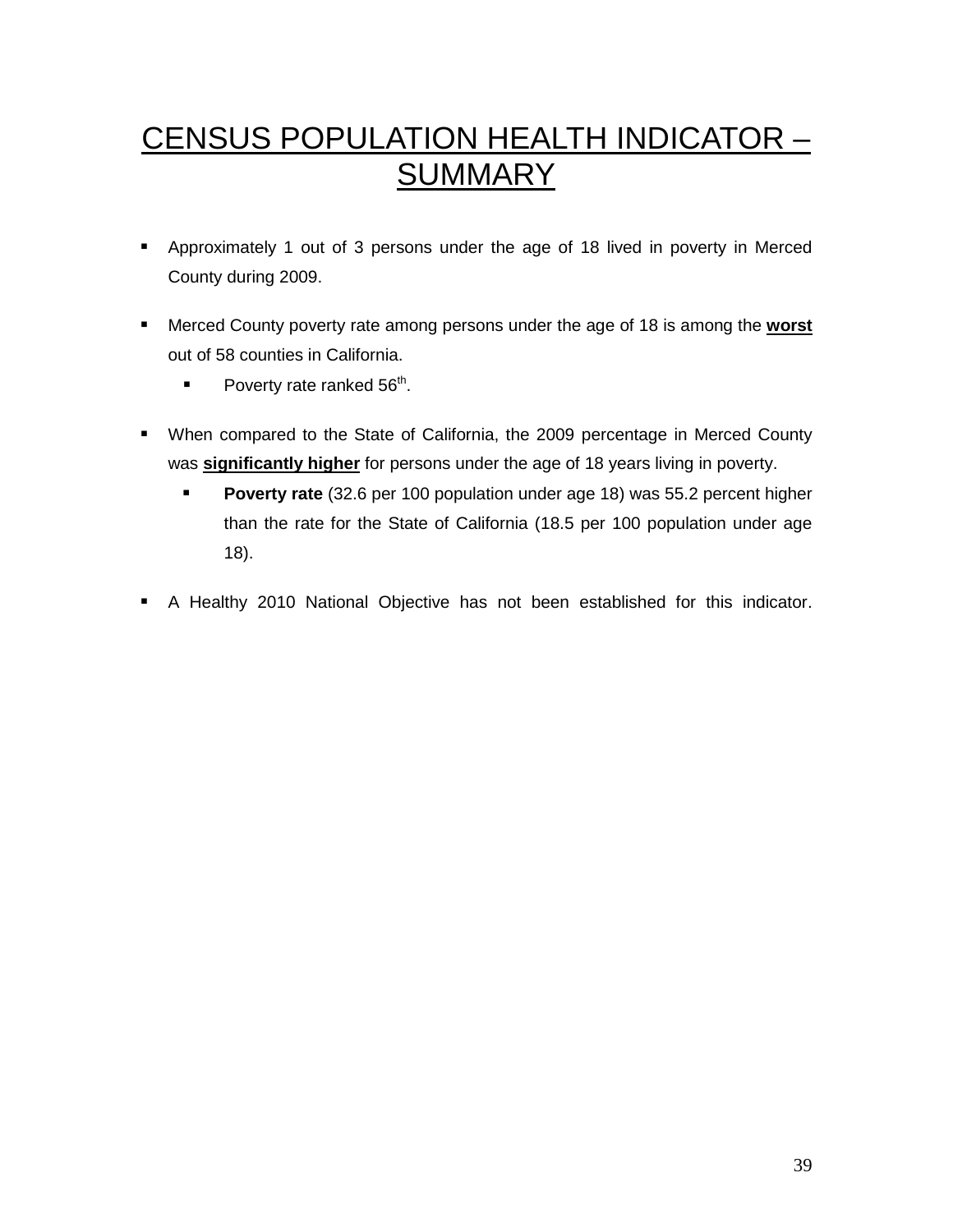# <span id="page-39-0"></span>*PERSONS UNDER 18 BELOW POVERTY 2005-2009*



- In 2009, the percentage of persons under age 18 who were below poverty in Merced County was 32.6 per 100 population under age 18 or approximately one for every 3 persons under age 18.
- The percentage of persons under age 18 who were below poverty in 2009 increased 20.4 percent from the percentage in 2008 (27.1%).
- The 2009 percentage of persons under age 18 who were below poverty in Merced County was ranked  $56<sup>th</sup>$  out of 58 counties.
- **Notes:** Counties were ranked from the lowest percentage of persons less than 18 years of age below poverty (1st) to the highest percentage (58th).

#### **DATA SOURCE**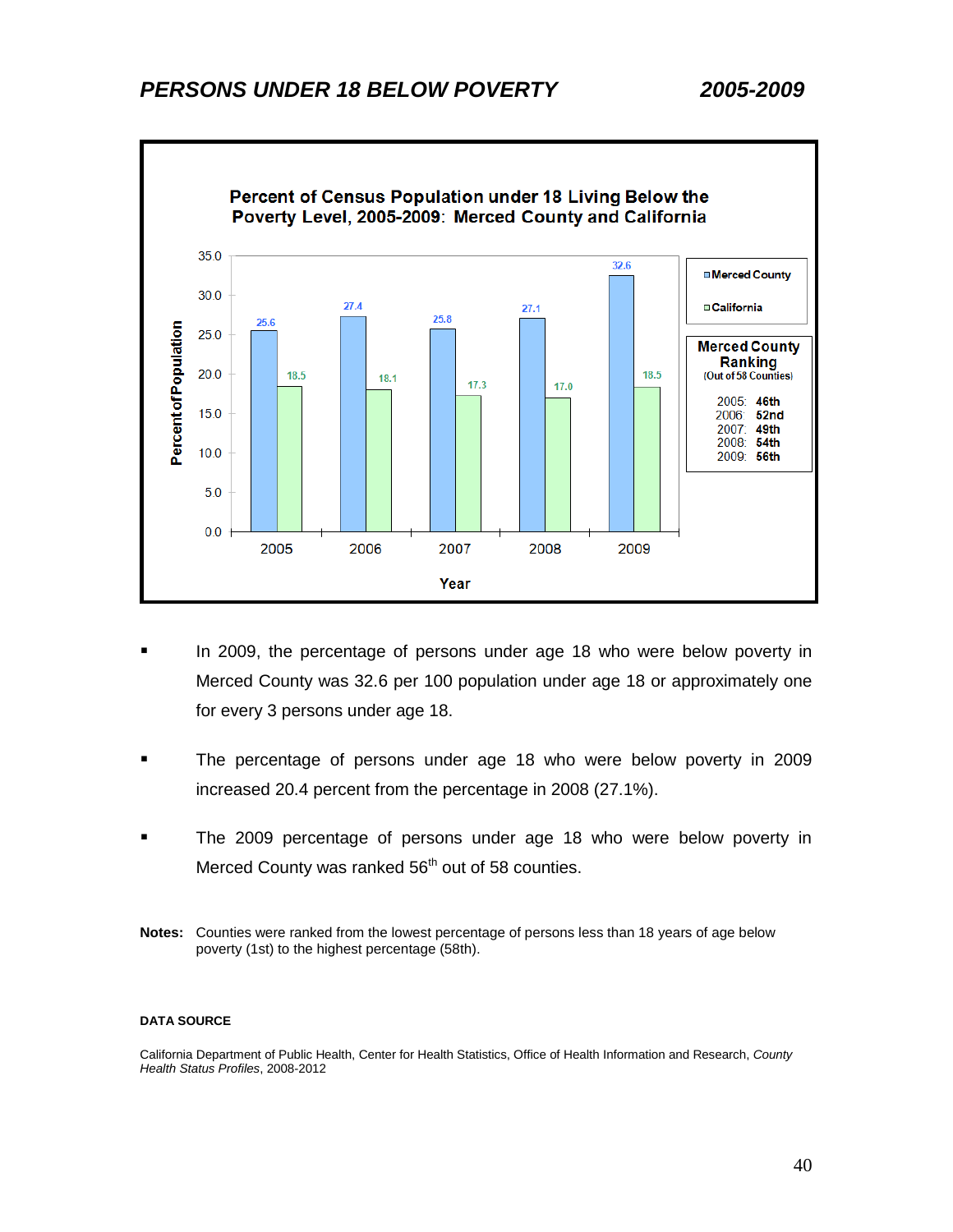# <span id="page-40-0"></span>**TECHNICAL NOTES**

### **DATA SOURCES**

The California Department of Public Health (CDPH), Center for Health Statistics, Office of Health Information and Research, *County Health Status Profiles*, annual reports for the respective years 2008-2012 served as 1) the main source of data (excluding census population) for preparing the various charts and data summaries, 2) the technical notes contained in this document (pages 41 to 43).

Please note that the *County Health Status Profiles* annual reports, in keeping with the goal of using national standards, used the International Classification of Diseases, Tenth Revision (ICD-10) in the coding of mortality causes of death data and age-adjusted rates were calculated using the 2000 Standard Population. Please note that some of the Healthy People 2010 Objective target rates were changed beginning with the *2006 County Health Status Profiles* publication in accordance with midcourse review recommendations. For additional information on the Healthy People 2010 recommendations, visit the Centers for Disease Control and Prevention (CDC) online at <http://wonder.cdc.gov/data2010/obj.htm>

For further information on the general data limitations and methodology used in the *County Health Status Profiles* annual publications, visit the CDPH online at: <http://www.cdph.ca.gov/programs/ohir/Pages/CHSP.aspx>

### **CRUDE RATES AND AGE-ADJUSTED RATES**

The numerator data used to compute mortality rates and percentages were three-year averages compiled by county of residence of the decedent; mother's county of residence for birth data (including linked birth-death data for infant mortality); and county of residence for morbidity data, except for Tuberculosis, which was compiled by reporting jurisdiction. Three-year averages tend to reduce the year-to-year fluctuations and increase the stability of estimates.

A non-standardized rate (or "crude rate") is calculated by dividing the total number of events (e.g., deaths) by the total population at risk, then multiplying by a base (e.g., 100,000). Sub-populations such as counties with varying age compositions can have highly disparate crude death rates, since the risk of dying is primarily a function of age. Therefore, counties with a large component of elderly experience a higher death rate. The effect of different age compositions among counties or other demographic groups can be removed from the death rates by the "age-adjustment" process. This produces age-adjusted rates that permit comparisons among geographic and demographic groups and that are directly comparable with those HP 2010 National Objectives that are expressed as age-adjusted rates.

Age-adjusted death rates are hypothetical rates obtained by calculating age-specific rates for each county and multiplying these rates by proportions of the same age categories in a "standard population," then summing the apportioned specific rates to a county total. The "standard population" used in the age-adjusted rates in this report is the 2000 U.S. Standard Population. The age-adjusted rates put all counties on the same footing with respect to the effect of age and permit direct comparisons among counties. Data for the morbidity tables were not age-adjusted due to the unavailability of the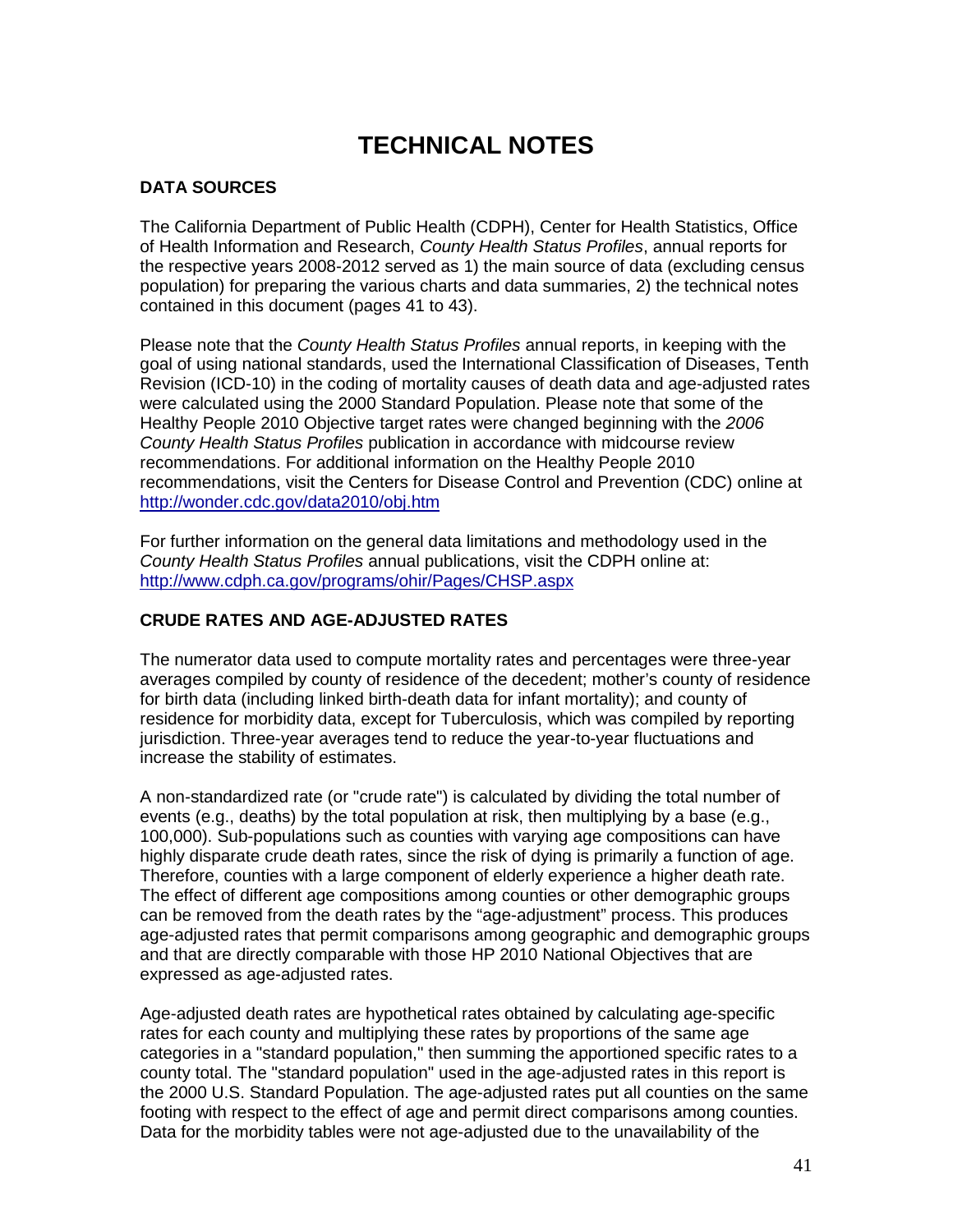morbidity data by age. Hence, only crude case rates were calculated. Although age and aging do affect morbidity, the effect is not as prominent as their effect on mortality. Birth cohort infant death rates are not age-adjusted. Since the deaths are linked to the births on a record-by-record basis, these rates are based on a numerator (deaths) and a denominator (births) from the same record.

This report contains vital statistics and morbidity data that show the population, number of events, crude rates, and age-adjusted death rates (when applicable) or percentages by Merced County and by the State of California. The Appendix provides a one-page summary of the Merced County Health Status Indicators for 2012 (reflecting various 2007 to 2010 data). The provided tables also show the upper and lower 95 percent confidence limits, which provide a means for assessing the degree of stability of the estimated rates and percentages. Vital statistics rates and percentages are subject to random variation, which is inversely related to the number of events (e.g., deaths) used to calculate the rates and percentages.

### **CHILDHOOD POVERTY**

Children under the age of 18 living in families with income at or below the poverty level define the category of the population under 18 below poverty. The percent of children under 18 in this category is an indicator of global risk factors that have implications for accessibility to health services.

#### **BREASTFEEDING INITIATION DURING EARLY POSTPARTUM**

The 2010 data serves as the new baseline for future comparisons and trending of inhospital breastfeeding practices in California. The 2010 data should not be compared to data published in prior years (2004-2009) due to revisions to the NBS data collection tool (NBS Form) as well as changes in the data analysis methodology during this time period.

Caution should be taken when analyzing breastfeeding initiation data alone because breastfeeding duration is not taken into consideration. Examination of breastfeeding initiation data along with duration data is recommended to thoroughly measure the effects of breastfeeding. Breastfeeding duration data are not presented in this report because county level duration data are not available.

### **RELIABILITY OF RATES**

All vital statistics rates, including morbidity rates, are subject to random variation. This variation is inversely related to the number of events (e.g., deaths) used to calculate the rate. Small frequencies in the occurrence of events result in a greater likelihood that random fluctuations will be found within a specified time period. Rare events are relatively less stable in their occurrence from observation to observation. As a consequence, counties with only a few deaths, or a few cases of morbidity, can have highly unstable rates from year-to-year. The observation of zero vital events is especially hazardous, regardless of the size of the population. This report reduces some year-toyear fluctuation in the occurrence of rare events by basing rates on three-year average numbers of vital events (e.g., 2008-2010), divided by the population in the middle year (e.g., 2009).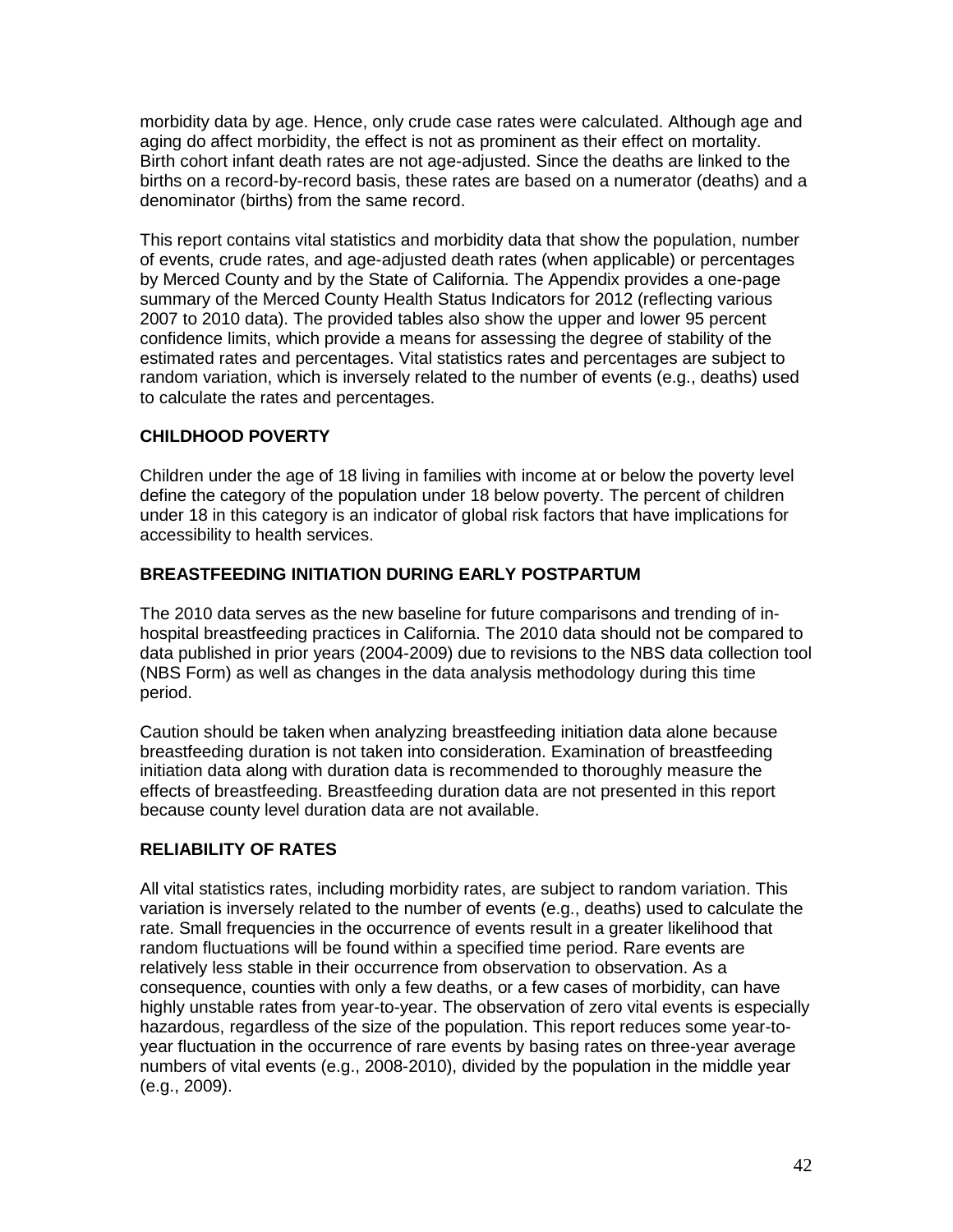### **SELECTED INDICATORS**

Health indicators are evaluated on a regular basis and changes are made based on survey responses from county health officers and county data managers concerning the value of continued reporting on indicators with a preponderance of unreliable rates and concerning the addition of new indicators valuable to public health monitoring and planning. Deaths due to Alzheimer's disease, chronic liver disease and cirrhosis, chronic lower respiratory disease, colorectal (colon) cancer, influenza/pneumonia, and prostate cancer as well as incidence of new gonorrhea cases were added to the CDPH *2007 County Health Status Profile* publication as a result of the survey respondents' interest in these health indicators.

### **COUNTY RANKINGS**

Data on each health indicator, except adequacy of prenatal care and breastfeeding initiation, are ranked in order by increasing rates or percentages; therefore, the county with the *lowest* rate or percentage is in the first rank while the county with the highest rate or percentage is in the fifty-eighth rank. Data for adequacy of prenatal care is displayed with the counties in rank order by decreasing percentages; therefore, the county having the *highest* percentage is in the first rank and the county with the lowest percentage is in the fifty-eighth rank. For all health indicators, counties with identical rates or percentages are ranked first by largest population or number of births, thus larger counties may appear ahead of smaller counties. The best and worst rankings were divided into thirtile groups:  $1<sup>st</sup>$  -19<sup>th</sup> (best) and 39<sup>th</sup> -58<sup>th</sup> (worst).

### **DATA DEFINITIONS**

**AGE-ADJUSTED MORTALITY RATE.** A mortality rate statistically modified to eliminate the effect of different age distributions in the different populations.

**BIRTH COHORT.** A group of people born during a particular period or year.

**INFANT MORTALITY.** The infant mortality rate is the number of deaths among infants under one year of age per 1,000 live births

**MORBIDITY RATE.** The incidence (i.e., the number of new cases of a specified condition during a specified interval of time) of a particular disease or disorder in a defined population, usually expressed as cases per 100 000 in one year.

**MORTALITY RATE.** A measure of the frequency of occurrence of death in a defined population during a specified interval of time, usually expressed as cases per 100 000 in one year.